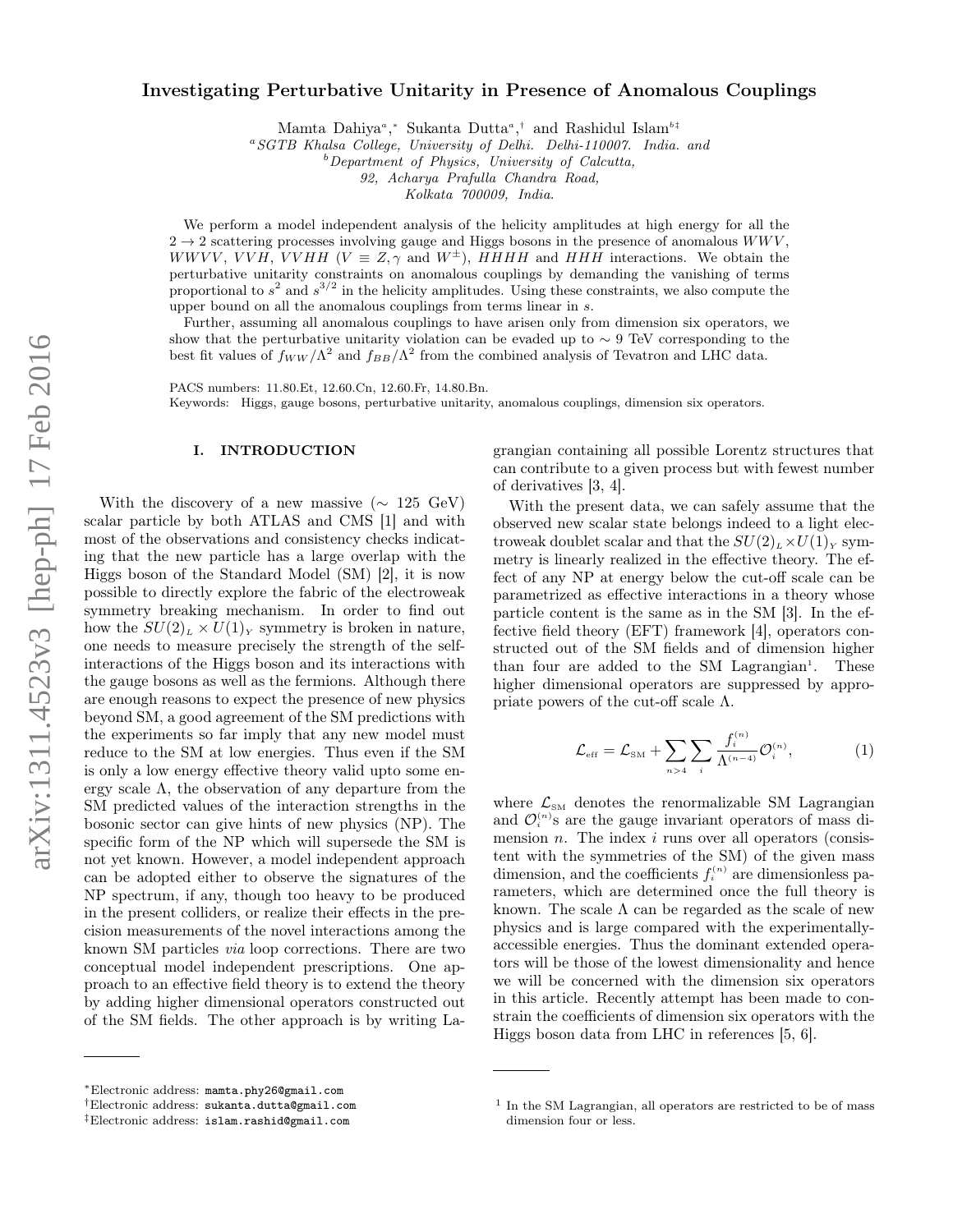In the anomalous coupling approach, the most general effective Lagrangian is written assuming Lorentz invariance, Bose symmetry and  $SU(3)<sub>C</sub>$  and electromagnetic gauge invariance. This might contain additional Lorentz structures that are not present in the SM Lagrangian. The deviation from the SM value of the coefficient corresponding to a given Lorentz structure induces an anomalous coupling, which has no inherent scale dependence. Usually, an effective Lagrangian contains all possible Lorentz structures, each constructed with the fewest number of derivatives. One can construct an infinite number of additional terms by adding derivatives [7] but to be conservative, one retains the terms containing least number of derivatives. However, with constant anomalous couplings, unitarity is broken at some scale and to circumvent this problem sometimes arbitrary momentum dependent form factors are introduced in the vertex. This is the momentum space analogue of the infinite number of terms in the Lagrangian approach that can be constructed by including more derivatives.

Thus, the effective Lagrangian in both approaches contain infinite number of terms and if the entire series are considered, both approaches would be equivalent.

We attempt to address the problem of preserving perturbative unitarity of all  $2 \rightarrow 2$  scattering processes in the gauge and the Higgs boson sector in the presence of anomalous couplings. We shall also relate the analysis with the dimension six operators.

With just the gauge sector Feynman diagrams, the  $VV$ scattering amplitudes within the SM grow with energy and eventually violate unitarity. If the symmetry breaking is due to a light Higgs boson, the Higgs Mechanism removes this famous bad high energy behaviour and restores unitarity. The nuances of non-Abelian gauge strucstores unitarity. The nuances of non-Abelian gauge structure of SM ensures the cancellation of order  $s^2$  terms ( $\sqrt{s}$ being the centre of mass energy) among the gauge mediated diagrams while order s terms cancel among the gauge and Higgs boson mediated diagrams and hence the perturbative unitarity is preserved. Thus any appreciable deviation in the s dependence of the scattering amplitudes from that within the SM provides a rather sensitive test of the anomalous couplings in high energy  $VV, VH$  or  $HH$  scattering experiments.

Recently the authors of reference [8] performed a similar analysis as ourselves after the preliminary version of our article had appeared in the arXiv [9]. Taking a cue from the study of reference [10] they dropped the most dominant helicity amplitudes which are either proportional to  $s^2$  or  $s^{3/2}$  assuming that these terms will be automatically cancelled by demanding  $SU(2)_L \times U(1)_Y$ gauge invariant sum rules and consequently arrived at the perturbative unitarity conditions with terms linearly proportional to s only. However, it is important to note that the sum rules derived in reference [10] for Higgsless models with infinite KK modes and also in recently reviewed article on the bulk Higgs models in reference [11] are neither valid for the SM nor for the SM with finite number of light Higgs models. As a consequence, we

observe that, a priori, these sum rules do not hold true for dimension six operators involving light Higgs bosons irrespective of whether they are  $SU(2)_L \times U(1)_Y$  gauge invariant or not. Thus, the helicity amplitudes that grow with the centre of mass energy as  $s^n$  ( $n \geq 0$ ) do not get cancelled automatically.

In this article, we investigate the high energy behaviour of the scattering amplitudes for the following sixteen distinct scattering processes:  $W^+W^- \to W^+W^-,$  $W^+W^- \to Z(\gamma)Z(\gamma), W^+W^- \to Z\gamma, ZZ \to Z(\gamma)Z(\gamma),$  $Z(\gamma)Z(\gamma) \to Z\gamma$ ,  $\gamma\gamma \to \gamma\gamma$ ,  $W^+W^- \to Z(\gamma)H$ ,  $W^+W^ \rightarrow$  HH,  $Z(\gamma)Z(\gamma)$   $\rightarrow$  HH,  $Z\gamma$   $\rightarrow$  HH, HH  $\rightarrow$  HH in the presence of the anomalous trilinear gauge, quartic gauge, the Higgs-gauge boson and Higgs self couplings<sup>2</sup>.

In particular, we ask if it is possible to preserve perturbative unitarity even in the presence of anomalous couplings in the gauge and Higgs sector and determine the values of these anomalous couplings allowed by unitarity constraints for all the scattering processes considered. Vector boson scattering has drawn a lot of attention earlier and many works exist in the literature that discuss the gauge boson scattering and unitarity problems [12]. The anomalous gauge and gauge-Higgs couplings and their limits in various models as well as in modelindependent approach have also been studied in various papers [13–21].

The rest of the paper is organised as follows: We provide the framework of our calculations in Section II. In Section III we discuss the high energy behaviour of the partial wave amplitudes for various scattering processes mentioned above and obtain the unitarity constraints on the linear combination of anomalous couplings. In Section IV, we relate all the anomalous couplings to the coefficients of dimension six operators. A summary of our results is given in Section VI. The notation of our calculations are given in the Appendix A.

#### II. FORMALISM–ANOMALOUS COUPLINGS

Within the SM, the interactions among the bosons of the electroweak theory are determined entirely by the gauge symmetry. Any deviations from the SM couplings are, therefore, evidences of new physics. As mentioned in previous Section, these deviations from the SM predictions may be parametrized in a model independent way in terms of effective Lagrangian. The terms of the effective Lagrangian relevant for the processes considered by

<sup>2</sup> Note that the helicity amplitudes of other scattering processes such as  $W^{\pm}W^{\pm} \rightarrow W^{\pm}W^{\pm}$ ,  $W^{\pm}Z(\gamma) \rightarrow W^{\pm}Z(\gamma)$  and  $W^{\pm}Z(\gamma) \rightarrow W^{\pm} \gamma(Z)$  are related to the ones mentioned here by crossing symmetry. Thus the high energy behaviour of these follow the same suit as for the processes analysed in the article.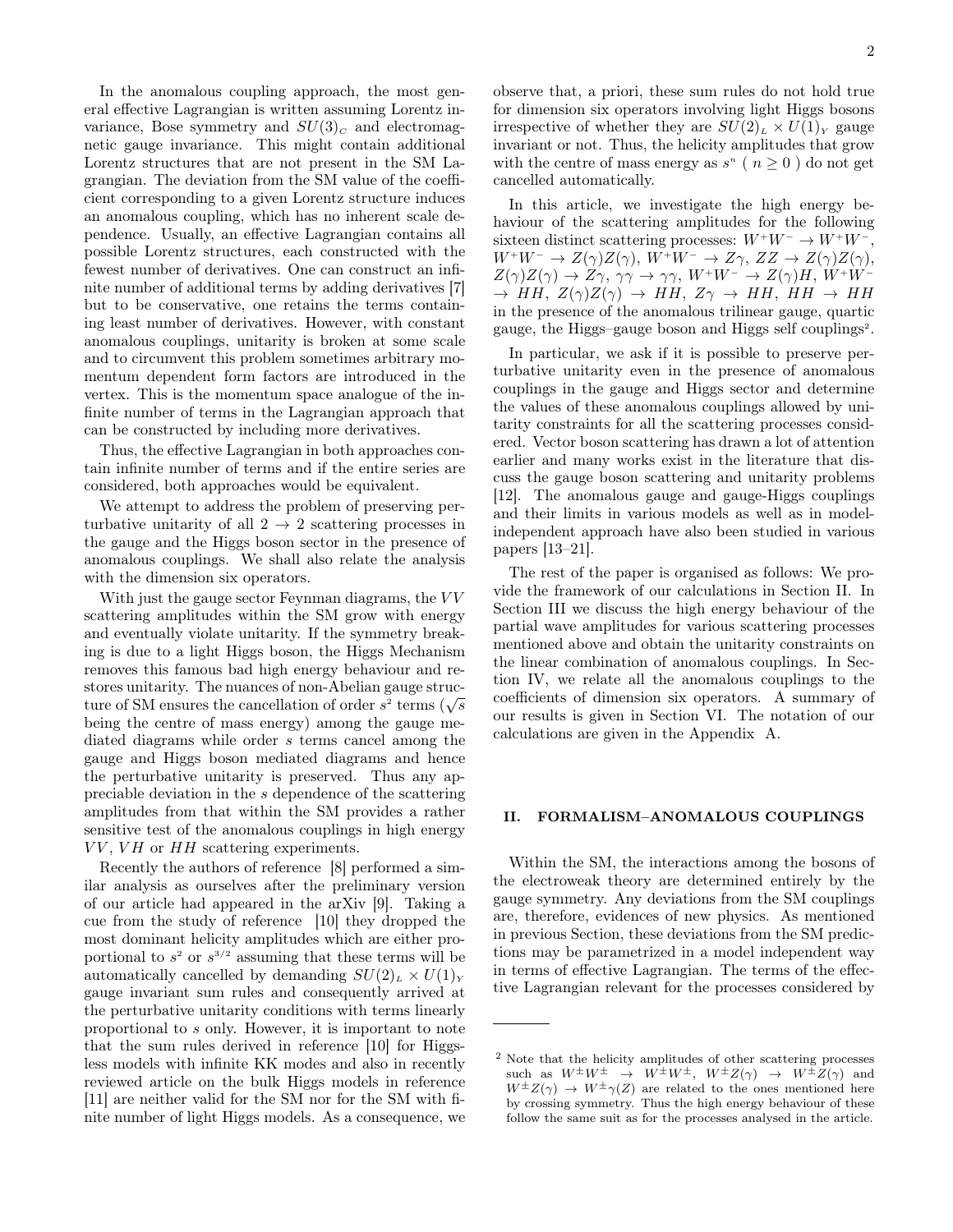us may be written as

$$
\mathcal{L}_{\text{eff}} = \mathcal{L}_{\text{eff}}^{WWV} + \mathcal{L}_{\text{eff}}^{WWVV'} + \mathcal{L}_{\text{eff}}^{V_1 V_2 H} + \mathcal{L}_{\text{eff}}^{V_1 V_2 H H} + \mathcal{L}_{\text{eff}}^{H^3} + \mathcal{L}_{\text{eff}}^{H^4},
$$
\n(2)

where  $\mathcal{L}_{\text{\tiny eff}}^{WWV}$  and  $\mathcal{L}_{\text{\tiny eff}}^{WWVV'}$  gives rise to triple gauge couplings (TGC) and quartic gauge couplings (QGC) involving two W bosons respectively.  $\mathcal{L}_{\text{eff}}^{V_1 V_2 H}$  and  $\mathcal{L}_{\text{eff}}^{V_1 V_2 H H}$  lead to anomalous vertices involving the Higgs boson and electroweak gauge bosons while  $\mathcal{L}_{\text{eff}}^{H^3}$  and  $\mathcal{L}_{\text{eff}}^{H^4}$  respectively generate cubic and quartic Higgs self couplings. Note that we are not considering effective Lagrangian involving only (three or four) neutral gauge bosons as these are absent at tree level in SM and also (in anticipation) because these are not generated by dimension six operators as we shall see in Section IV.

Restricting our study to CP-even vertices only, the triple gauge vertices involving two W bosons can be parametrized as [7]

$$
\mathcal{L}_{\text{eff}}^{WWV} = ig_{WWV} \left[ g_1^V \left( W_{\mu\nu}^+ W^{-\mu} V^{\nu} - W_{\mu}^+ V_{\nu} W^{-\mu\nu} \right) \right. \\ \left. + \kappa_V W_{\mu}^+ W_{\nu}^- V^{\mu\nu} + \frac{\lambda_V}{m_W^2} W_{\mu\nu}^- W^{+\nu\rho} V^{\mu}_{\rho} \right], \quad (3)
$$

with  $W_{\mu\nu} = \partial_{\mu}W_{\nu} - \partial_{\nu}W_{\mu}$  and  $V_{\mu\nu} = \partial_{\mu}V_{\nu} - \partial_{\nu}V_{\mu}$ . Also,  $g_{_{WW\gamma}}$  =  $-e$  =  $-g \sin \theta_w$  and  $g_{_{WWZ}}$  =  $-e \cot \theta_w$  =  $-g \cos \theta_w$ ,  $\theta_w$  being the weak mixing angle. In the SM, at tree level,  $g_1^V = \kappa_V = 1$  and  $\lambda_V = 0$ . Writing each TGC as sum of the SM part and the anomalous part, these vertices involve six C and P conserving anomalous couplings but demanding the electromagnetic gauge invariance requires that  $g_1^{\gamma} = 1$  leaving five anomalous TGCs, namely  $\Delta g_{_{1}}^{z}\equiv g_{_{1}}^{z}-g_{_{1,\text{SM}}}^{z},\,\Delta\kappa_{_{\gamma}}\equiv\kappa_{_{\gamma}}-\kappa_{_{\gamma,\text{SM}}},\,\Delta\kappa_{_{Z}}\equiv\kappa_{_{Z}}-\kappa_{_{Z,\text{SM}}},$  $\lambda_{\gamma}$  and  $\lambda_{z}$ . The constraints on the TGC from LEP [22] and  $LHC$ <sup>[23]</sup> are obtained by assuming the relations

$$
\lambda_z = \lambda_\gamma = \lambda,\tag{4}
$$

$$
\Delta \kappa_z = \Delta g_1^z - \Delta \kappa_\gamma \tan^2 \theta_W,\tag{5}
$$

We shall also assume these constraints to be valid in our analysis in next Section.

The effective interactions of four electroweak gauge bosons (QGC), may be parametrized in terms of two Lorentz invariant structures, given by the Lagrangian [24]

$$
\mathcal{L}_{\text{eff}}^{WWVV'} = c_0^{VV'} \mathcal{O}_0^{VV'} - c_1^{VV'} \mathcal{O}_1^{VV'}, \tag{6}
$$

where

$$
\begin{split}\n\mathcal{O}_{0}^{WW} &= \frac{1}{2} g^{\alpha\gamma} g^{\beta\delta} [W_{\alpha}^{+} W_{\beta}^{+} W_{\gamma}^{-} W_{\delta}^{-}], \\
\mathcal{O}_{1}^{WW} &= \frac{1}{2} g^{\alpha\beta} g^{\gamma\delta} [W_{\alpha}^{+} W_{\beta}^{+} W_{\gamma}^{-} W_{\delta}^{-}], \\
\mathcal{O}_{0}^{VV} &= g^{\alpha\gamma} g^{\beta\delta} [W_{\alpha}^{+} W_{\beta}^{-} V_{\gamma} V_{\delta}]; \ V = Z/\gamma, \\
\mathcal{O}_{1}^{VV} &= g^{\alpha\beta} g^{\gamma\delta} [W_{\alpha}^{+} W_{\beta}^{-} V_{\gamma} V_{\delta}]; \ V = Z/\gamma, \\
\mathcal{O}_{0}^{Z\gamma} &= (g^{\alpha\gamma} g^{\beta\delta} + g^{\alpha\delta} g^{\beta\gamma}) [W_{\alpha}^{+} W_{\beta}^{-} Z_{\gamma} A_{\delta}], \\
\mathcal{O}_{1}^{Z\gamma} &= 2 g^{\alpha\beta} g^{\gamma\delta} [W_{\alpha}^{+} W_{\beta}^{-} Z_{\gamma} A_{\delta}].\n\end{split}
$$

The SM tree level quartic couplings associated with these Lorentz structures are given as

$$
-c_{0,SM}^{WW} = -c_{1,SM}^{WW} = c_{0,SM}^{ZZ} / \cos^2 \theta_W = c_{1,SM}^{ZZ} / \cos^2 \theta_W
$$
  

$$
= c_{0,SM}^{\gamma \gamma} / \sin^2 \theta_W = c_{1,SM}^{\gamma \gamma} / \sin^2 \theta_W
$$
  

$$
= c_{0,SM}^{Z \gamma} / (\cos \theta_W \sin \theta_W) = c_{1,SM}^{Z \gamma} / (\cos \theta_W \sin \theta_W)
$$
  

$$
= g^2.
$$
 (8)

Accordingly we can define eight anomalous quartic gauge couplings (AQGC) as  $\Delta c_i^{VV'} \equiv c_i^{VV'} - c_{i,SM}^{VV'}$  with  $i = 0, 1$ , corresponding to all Lorentz structures listed in (7). It is to be noted that, to restrict our parameter space, we are not considering the Lorentz structures involving derivatives of the gauge fields. Further, we shall not consider AQGC  $\Delta c$ <sup>γγ</sup>  $\int_{0}^{\gamma\gamma}$  and  $\Delta c_1^{\gamma\gamma}$  $\int_{1}^{\gamma\gamma}$  which means that we assume the couplings of two photon fields with two the  $W$  fields to be same as in the SM. The reason will be clear in Section IV when we see that these are not generated by the dimension six operators considered by us.

Similarly, demanding only Lorentz invariance, the most general form of CP-even coupling between a pair of gauge bosons  $(V_1 \text{ and } V_2)$  and the Higgs boson is given by [25]

 Γ V1V2H eff µν = gm<sup>W</sup> h a V1V2H 1 gµν + a V1V2H 2 m<sup>2</sup> Z p2<sup>µ</sup> p1<sup>ν</sup> − gµν p<sup>1</sup> · p<sup>2</sup> i .(9)

where  $V_1V_2H$  corresponds to  $\gamma\gamma H$ ,  $Z\gamma H$ ,  $ZZH$  and  $W^+W^-H$  vertices.

Identically the most general Lorentz invariant CP-even couplings between a pair of gauge bosons  $(V_1 \text{ and } V_2)$  and a pair of Higgs bosons may be parametrised as

$$
\begin{aligned} &\Big(\Gamma_{\text{\tiny eff}}^{V_1\,V_2\,HH}\Big)_{\mu\nu}\,=\,\\ &\frac{g^2}{2}\Big[a_1^{V_1\,V_2\,H\,H}g_{\mu\nu}+\frac{a_2^{V_1\,V_2\,H\,H}}{m_Z^2}\big(p_{2\mu}p_{1\nu}-g_{\mu\nu}\,p_{1}\cdot p_{2}\big)\Big](10) \end{aligned}
$$

In (9) and (10),  $p_1, p_2$  are the incoming momenta of the two gauge bosons. At tree level in SM, we have

$$
a_{1, \text{ SM}}^{ZZH} = a_{1, \text{ SM}}^{ZZHH} = \sec^2 \theta_W / 2,
$$
  
\n
$$
a_{1, \text{ SM}}^{WWH} = a_{1, \text{ SM}}^{WWHH} = 1,
$$
  
\n
$$
a_{1, \text{ SM}}^{Z\gamma H} = a_{1, \text{ SM}}^{\gamma\gamma H} = a_{1, \text{ SM}}^{Z\gamma HH} = a_{1, \text{ SM}}^{\gamma\gamma HH} = 0,
$$
  
\nand 
$$
a_{2, \text{ SM}}^{V_1V_2H} = a_{2, \text{ SM}}^{V_1V_2HH} = 0.
$$
 (11)

Thus, writing  $a_1^{V_1V_2H(H)} = a_{1, \text{ SM}}^{V_1V_2H(H)}(1 + \Delta a_1^{V_1V_2H(H)})$ , we have eight anomalous  $VVH$  (four  $\Delta a_1^{V_1V_2H}$  and four  $a_2^{V_1 V_2 H}$  couplings and similarly eight  $V_1 V_2 H H$  couplings. However, the present and low energy data indicates that the effective Lagrangian should better preserve the SM gauge symmetries, which then requires that the tree level SM prediction for  $VVH$  and  $VVHH$  may not be modified. Hence we take

$$
\Delta a_1^{zzH} = \Delta a_1^{WWH} = \Delta a_1^{\gamma \gamma H} = \Delta a_1^{z_{\gamma} H} = 0, \quad (12)
$$

$$
\Delta a_1^{zzHH} = \Delta a_1^{WWHH} = \Delta a_1^{\gamma \gamma HH} = \Delta a_1^{z \gamma HH} = 0. \tag{13}
$$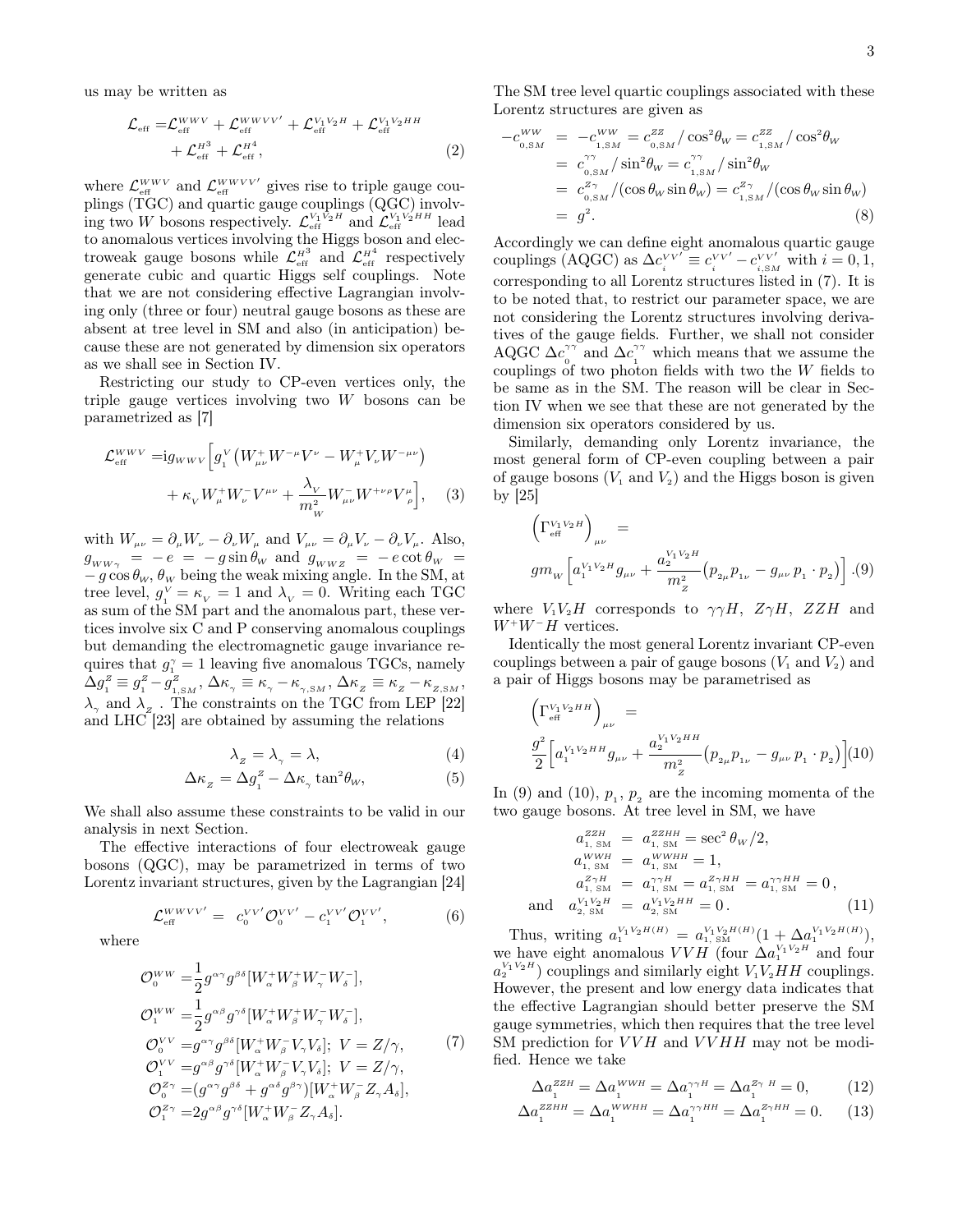reducing the total number of anomalous  $VVH\;$  and  $VVHH$  couplings to eight.

The Higgs boson self coupling measurements and their deviations from the SM expectations provide the hint of alternative scenarios of symmetry breaking with light Higgs boson. These interactions can be parametrised as follows [26]

$$
\mathcal{L}_{\text{eff}}^{H^3} = -\frac{m_H^2}{2v} \left[ \left( 1 + \Delta b_1^{H^3} \right) H^3 - 3 \frac{b_2^{H^3}}{m_H^2} H(\partial_\mu H)(\partial^\mu H) \right],
$$
\n(14)

$$
\mathcal{L}_{\text{eff}}^{H^4} = -\frac{m_H^2}{8v^2} \left[ \left( 1 + \Delta b_1^{H^4} \right) H^4 - 6 \frac{b_2^{H^4}}{m_H^2} H^2 (\partial_\mu H) (\partial^\mu H) \right].
$$
\n(15)

In this parametrisation, there are four anomalous Higgs boson self couplings, namely,  $\Delta b_1^{H^3}$ ,  $\Delta b_1^{H^4}$ ,  $b_2^{H^3}$  and  $b_2^{H^4}$  all of which are zero in the SM at the tree level.

Considering all anomalous couplings to be constant and perturbative unitarity be preserved upto a given energy scale, we attempt to compute the upper bound on all the anomalous couplings discussed in this Section. Since we assume the Higgs boson to be SM-like, all couplings at tree level are assumed to be close to their SM values.

#### III. PARTIAL WAVE ANALYSIS



FIG. 1: The shaded enclosed region on the plane of f and  $\Delta g_1^{\mathrm{Z}}$ corresponds to the constraints from  $\mathcal{A}_{0,0,0,0}^0(WW \rightarrow ZZ),$  $\mathcal{A}_{0,0,\pm,\pm}^0(ZZ \to Z\gamma)$  and  $\mathcal{A}_{0,0,\pm,\pm}^0(WW \to Z\gamma)$ .

Partial wave analysis of scattering processes is one of the often used methods to constrain unknown parameters in a theory [12]. For a given  $2 \rightarrow 2$  scattering process  $a(p_a, \lambda_a)+b(p_b, \lambda_b) \rightarrow c(p_c, \lambda_c)+d(p_a, \lambda_a)$ , the invariant transition amplitude  $\mathcal{M}_{fi}$  can be decomposed in terms of partial wave amplitudes  $\mathcal{A}_{\lambda_a \lambda_b \lambda_c \lambda_d}^J(s)$  as [27]

$$
\mathcal{M}_{fi}(s,\,\Omega) = 16\pi \sum_{J} (2J+1) \mathcal{A}_{\lambda_a\,\lambda_b\,\lambda_c\,\lambda_d}^{J}(s) D_{\lambda\lambda'}^{J*}(\phi,\theta,0)
$$
\n(16)



FIG. 2: The shaded region is an infinite band on the FIG. 2: The shaded region is an infinite oand on the  $(\sqrt{s}a_2^{\text{www}} - \sqrt{s}\Delta g_1^{\text{z}}) -$  plane constrained by inequation given  $in (27)$ .

(14) -60<br>
(15)<br>
(15)<br>
ggs FIG. 2:<br>
ant<br>
all  $(\sqrt{sa_2^{\text{ww}}} \text{ in } (27))$ .<br>
ant<br>
en-<br>
all where  $\lambda$ <br>
the solic and we<br>
ngs<br>
ngs<br>
es.<br>  $\vec{p}_i = |\vec{p}$ <br>  $(\theta, \phi)$ .<br>
from tra<br>
and usir<br>  $\mathcal{A}_{\lambda_a \lambda_b}^J$ .<br>
The u<br>
T =  $iT^{\dagger}$ <br>
dom where  $\lambda = \lambda_a - \lambda_b$ ,  $\lambda' = \lambda_c - \lambda_d$ , and  $\Omega \equiv (\theta, \phi)$  is the solid angle.  $D_{\lambda\lambda'}^J$  is the standard rotation matrix and we have chosen (in the c.m. frame),  $\vec{p}_a = -\vec{p}_b =$  $\vec{p}_i = |\vec{p}|\hat{z}$  while  $\vec{p}_c = -\vec{p}_d = \vec{p}_f$  to be along direction  $(\theta, \phi)$ . The partial wave amplitudes may be obtained from transition amplitude  $\mathcal{M}_{fi}$  by inverting equation (16) and using orthogonality relation of rotation matrices as

$$
\mathcal{A}_{\lambda_a \lambda_b \lambda_c \lambda_d}^J(s) = \frac{1}{64\pi^2} \int d\Omega \ D_{\lambda\lambda'}^J(\phi, \theta, 0) \mathcal{M}_{fi}(s, \Omega). \tag{17}
$$

The unitarity of S-matrix which is equivalent to  $T^{\dagger}$  –  $T = iT^{\dagger}T$ , with  $S = I + iT$ , requires that even the most dominant partial amplitude  $\mathcal{A}^J$  should satisfy

$$
|\mathcal{R}e(\mathcal{A}^J(s))| \le 1/2. \tag{18}
$$

For a given  $J$ , the high energy behaviour *(i.e.* behaviour at energies much higher than  $m$ , the mass of the heaviest particle involved in the scattering process) of the amplitude  $A<sup>J</sup>(s)$  may be studied by expanding the amplitudes in powers of  $s/m^2$  as

$$
\mathcal{A}^J(s) = \sum_{n=-\infty}^{\infty} c_n^J \left[ \frac{s}{m^2} \right]^{n/2} . \tag{19}
$$

Terms generated for  $n < 0$  approach zero at high energies Terms generated for  $n <$  0 approach zero at high energies<br>(i.e. for  $\sqrt{s} \gg m$ ). Terms for  $n > 0$  grow with energy and hence the unitarity condition will require either the coefficient  $c_n^J$  to vanish or satisfy

$$
\sum_{n>0} c_n^J \ [s/m^2]^{n/2} \le \frac{1}{2} \quad \text{for} \quad \sqrt{s} \gg m. \tag{20}
$$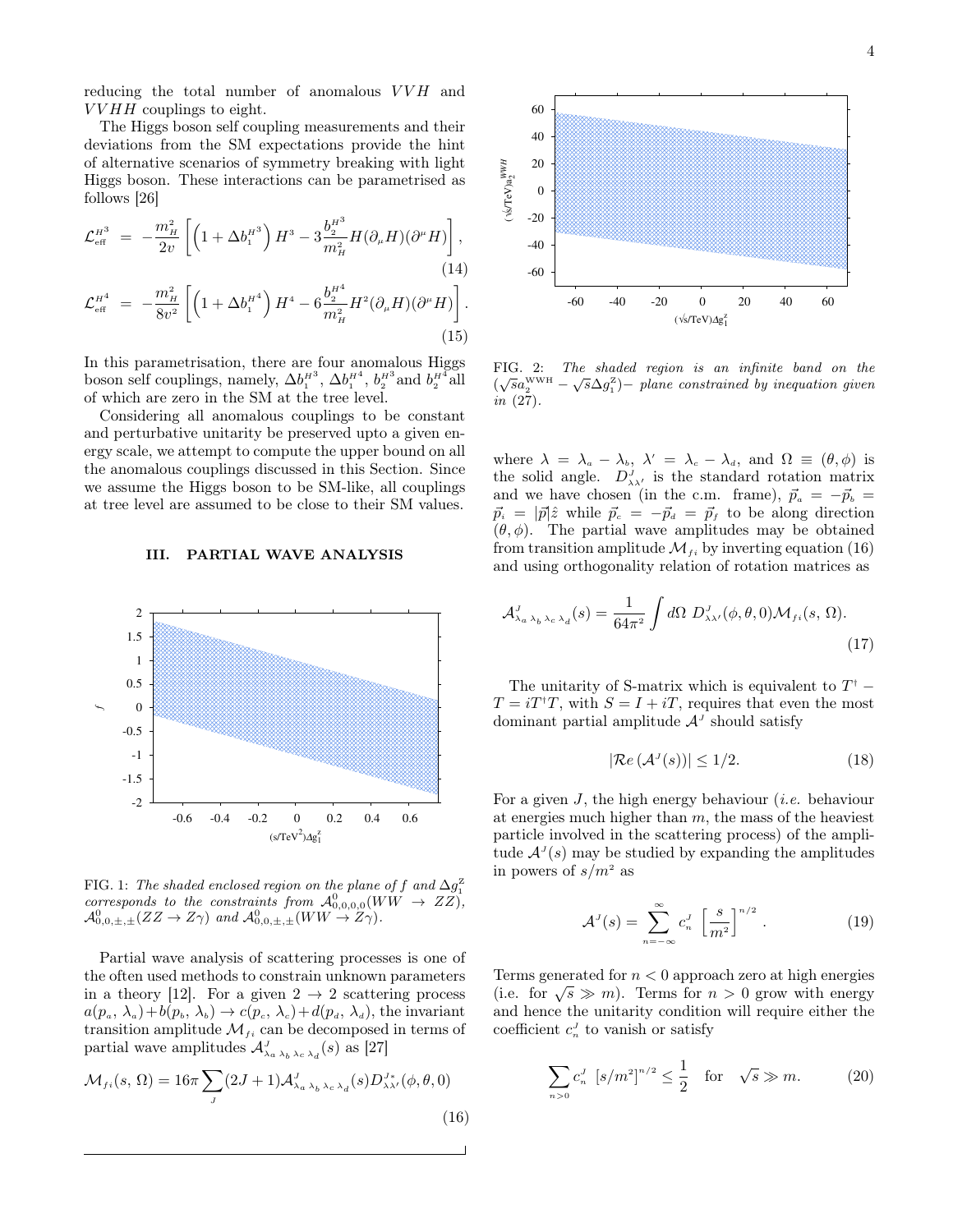| Anomalous                    | Unitarity Bound                                                                       | in unit of            | Associated                                                             |              | Anomalous                                                       | Unitarity     |
|------------------------------|---------------------------------------------------------------------------------------|-----------------------|------------------------------------------------------------------------|--------------|-----------------------------------------------------------------|---------------|
| couplings                    |                                                                                       | 1 TeV <sup>2</sup> /s | Partial Amplitude(s)                                                   |              | Couplings<br>related to $\Delta g_1^Z$ of 1 TeV <sup>2</sup> /s | Bound in unit |
| $ \Delta g_1^Z $             | $\leq \frac{4 \sin^2 \theta_W}{\alpha} \left( \frac{m_W^2}{s} \right) \approx 0.756$  |                       | $\mathcal{A}_{0000}^0(WW \to ZZ)$                                      | (B8)         | $ \Delta\kappa_{\scriptscriptstyle Z} $                         | ${}< 0.756$   |
| $ \Delta c_1^{Z\gamma} $     | $\leq \frac{2 \tan \theta_W}{\alpha} \left( \frac{m_W^2}{s} \right) \approx 0.898$    |                       | $\mathcal{A}_{00++}^0(WW \to Z\gamma)$                                 | (B5)         | $\left  \Delta c_0^{ZZ} \right $                                | $\leq$ 1.51   |
|                              |                                                                                       |                       | $\mathcal{A}_{++00}^0(ZZ \to ZZ)$                                      | (B1)         |                                                                 |               |
| $ a_2^{ZZH} $                | $\leq \frac{8\tan^2\theta_W}{\alpha}\left(\frac{m_W^2}{s}\right) \approx 1.97$        |                       | $\mathcal{A}_{00++}^0(ZZ \to ZZ)$<br>$\mathcal{A}_{00++}^0(WW \to ZZ)$ | (B1)<br>(B7) | $ \Delta c_1^{ZZ} $                                             | < 1.51        |
| $ a_{2}^{\gamma\gamma H} $   | $\leq \frac{8\tan^2\theta_W}{\alpha}\left(\frac{m_W^2}{s}\right) \approx 1.97$        |                       | $\mathcal{A}_{00++}^0(ZZ \to \gamma\gamma)$                            | (B2)         | $\left  \Delta c_0^{Z\gamma} \right $                           | ${}< 0.756$   |
| $ a_2^{Z\gamma H} $          | $\leq \frac{8\tan^2\theta_W}{\alpha}\left(\frac{m_W^2}{s}\right) \approx 1.97$        |                       | $\mathcal{A}_{00++}^0(ZZ \to Z\gamma)$                                 | (B3)         |                                                                 |               |
|                              |                                                                                       |                       | $\mathcal{A}_{\pm\pm00}^0(WW \rightarrow WW)$                          | (B9)         | $ \Delta c_0^{WW} $                                             | $\leq 1.16$   |
| $ a_2^{WWH} $                | $\leq \frac{8\tan^2\theta_W}{\alpha}\left(\frac{m_W^2}{s}\right) \approx 1.97$        |                       | $\mathcal{A}_{00++}^0(WW \rightarrow WW)$                              | (B9)         |                                                                 |               |
|                              |                                                                                       |                       | $\mathcal{A}_{\pm\pm00}^0(WW \rightarrow ZZ)$                          | (B6)         | $\left \Delta c_1^{WW}\right $                                  | < 1.51        |
| $ a_{\alpha}^{WWHH} $        | $\leq \frac{8\tan^2\theta_W}{\alpha} \left(\frac{m_W^2}{s}\right) \approx 1.97$       |                       | $\mathcal{A}^0_{+}$ + $(WW \rightarrow HH)$                            | (B12)        |                                                                 |               |
| $ a_{\alpha}^{ZZHH} $        | $\leq \frac{8\tan^2\theta_W}{\alpha}\left(\frac{m_W^2}{s}\right) \approx 1.97$        |                       | $\mathcal{A}^0_{++}(ZZ \to HH)$                                        | (B14)        |                                                                 |               |
| $ a_{\alpha}^{Z\gamma H H} $ | $\leq \frac{8\tan^2\theta_W}{\alpha}\left(\frac{m_W^2}{s}\right) \approx 1.97$        |                       | $\mathcal{A}^0_{+}$ + $(Z\gamma \rightarrow HH)$                       | (B16)        |                                                                 |               |
| $ a_2^{\gamma\gamma H H} $   | $\leq \frac{8\tan^2\theta_W}{\alpha}\left(\frac{m_W^2}{s}\right) \approx 1.97$        |                       | $\mathcal{A}^0_{+}$ + $(\gamma \gamma \rightarrow HH)$                 | (B17)        |                                                                 |               |
| $ b_2^{H^3} $                | $\leq \frac{16 \sin^2 \theta_W}{3 \alpha} \left( \frac{m_W^2}{s} \right) \simeq 1.01$ |                       | $\mathcal{A}_{00}^0(WW \to HH)$                                        | (B13)        |                                                                 |               |
|                              |                                                                                       |                       | $\mathcal{A}_{00}^0(ZZ \to HH)$                                        | (B15)        |                                                                 |               |

TABLE I: Left panel of the table exhibit the unitarity constraints on the 11 linearly independent anomalous couplings and their corresponding partial wave amplitudes as given in appendix B. These bounds are obtained by retaining only one non-zero anomalous coupling at a time for all the processes analysed in this article. Right panel of the table show the stringent upper bound of anomalous couplings which are linearly dependent on  $\Delta g_1^{\mathbb{Z}}$  as given in equation (23).

 $\sqrt{2}$ 

In this article, we compute the partial wave helicity amplitudes for all vector boson scattering processes  $V_1 V_2 \rightarrow V_3 V_4$  and also for all processes where one or more vector bosons  $V_i$  are replaced by the scalar Higgs and their corresponding helicity  $\lambda_i$  by zero as mentioned in Section I (with the choice of momenta and polarisations listed in Appendix A). We further investigate the high energy behaviour of these amplitudes as a function of the 23 anomalous couplings (five TGC, six QGC, four  $VVH$ , four  $VVHH$ , two  $H^3$  and two  $H^4$ ) by expanding them in powers of energy *viz.*  $s/m^2$ .

The partial wave amplitudes for the processes consid-The partial wave amplitudes for the processes considered by us grow with energy  $(\sqrt{s})$  as either  $\mathcal{O}(s^2/m^4)$  or  $\mathcal{O}(s^{3/2}/m^3)$ . The unitarity condition given in equation

(20) would then impose

$$
c_1 \left(\frac{s}{m^2}\right)^{1/2} + c_2 \left(\frac{s}{m^2}\right) + c_3 \left(\frac{s}{m^2}\right)^{3/2} + c_4 \left(\frac{s}{m^2}\right)^2 \le \frac{1}{2},\tag{21}
$$

where each of  $c_i$  is a linear combination of the anomalous couplings. Working along the perturbative unitarization of gauge dynamics in the SM (as mentioned in Section I) and beyond the SM scenarios (for example in reference [10]), we expect that the cancellation of  $s^2$  and  $s^{3/2}$ terms in all the  $2 \rightarrow 2$  scattering amplitudes can be realized among the guage mediated diagrams even in the presence of anomalous couplings involving the Higgs boson and gauge bosons. This provides us a clue as well as a conservative choice for satisfying equation (21). Hence, we enforce this choice by demanding the linear combina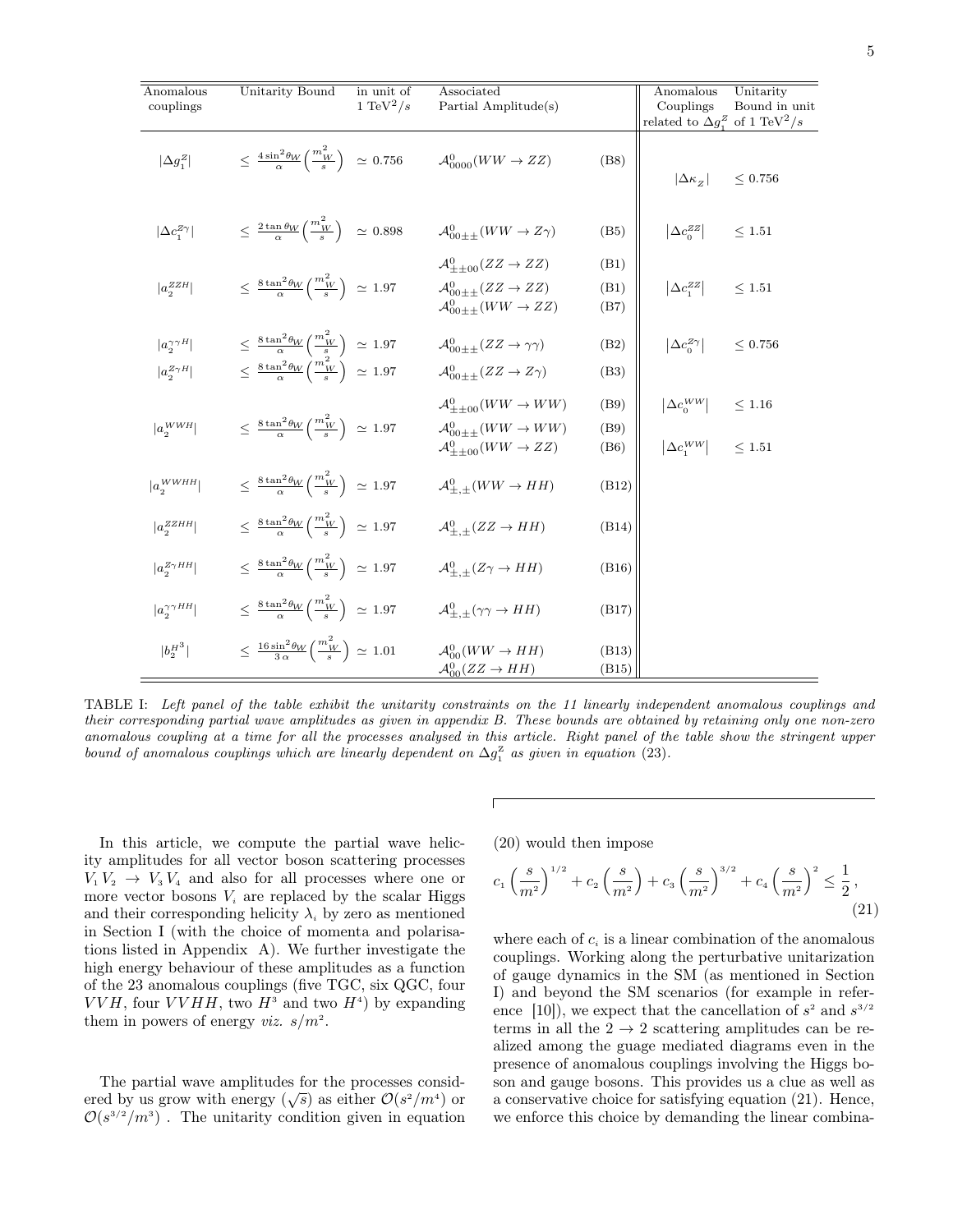tions  $c_3$  and  $c_4$  to be zero. The resulting relations among the anomalous couplings are then exploited along with the equation (5) to reduce number of independent parameters and obtain

$$
\lambda_z = \lambda_\gamma = \Delta \kappa_\gamma = 0 \tag{22}
$$
\n
$$
2\Delta g_1^z = \Delta c_0^{zz} = \Delta c_1^{zz} = 2\Delta c_0^{z\gamma} = 2\Delta \kappa_z
$$

$$
= \frac{\Delta c_0^{WW}}{\cos^2 \theta_W} = \frac{\Delta c_1^{WW}}{\cos^2 \theta_W} \tag{23}
$$

Thus, of the above ten anomalous couplings, three vanish and rest seven are related among themselves leaving us with only one independent coupling which we take to be  $\Delta g_1^z$ . We are now left with a set of following fourteen linearly independent anomalous couplings:

$$
\Delta g_1^z, \Delta c_1^{z\gamma}, a_2^{\gamma\gamma H}, a_2^{z\gamma H}, a_2^{z\gamma H}, a_2^{\text{WWH}},
$$
  
\n
$$
a_2^{\gamma\gamma H H}, a_2^{z\gamma H H}, a_2^{zzH}, a_2^{\text{WWHH}},
$$
  
\n
$$
\Delta b_1^{H^3}, \Delta b_1^{H^4}, b_2^{H^3} \text{ and } b_2^{H^4}.
$$
\n(24)

#### A. Unitarity Bound

After using the relations given by  $(22)-(23)$ , the most divergent partial wave helicity amplitudes at high energies of all the scattering processes considered by us are at most either of  $\mathcal{O}(s/m^2)$  or  $\mathcal{O}(\sqrt{s}/m)$  and are listed in equations (B1)-(B17) of Appendix B. Note that the higher partial wave amplitudes  $A<sup>J</sup>$  with  $J > 0$  grow with energy slowly compared to  $\mathcal{A}^0$  and thus give less stringent bounds on the couplings. Hence only the lowest partial wave amplitudes  $\mathcal{A}^0$  are listed in the appendix. Higher partial scattering amplitudes  $(J > 0)$  are listed only for the cases where they provide independent bounds on the anomalous couplings.

However, the quartic Higgs boson self couplings  $b_2^{\mu 4}$  which appears only in  $HH \to HH$  scattering process do not show any bad high energy behaviour and hence it cannot be constrained from the energy dependent unitarity argument given in (20). On the same note anomalous triple  $\Delta b_1^{\mu^3}$  and quartic  $\Delta b_1^{\mu^4}$  Higgs couplings which do not contribute to any amplitude that grows with energy, cannot be constrained from perturbative unitarity.

With the help of relations  $(20)$ ,  $(22)$  and  $(23)$  we are now equipped to extract the unitarity constraint  $|\mathcal{R}e(\mathcal{A}^J(s))| \leq 1/2$  either on the individual anomalous couplings or on the linear combination of anomalous couplings from the remaining all non-zero partial wave amplitudes which are of the  $\mathcal{O}(s/m^2)$  or  $\mathcal{O}(\sqrt{s}/m)$ . We calculate the absolute upper bound of the anomalous couplings, by considering the effect on the high energy behaviour of the partial wave amplitudes for all the processes simultaneously keeping one anomalous coupling at a time and report the most stringent ones for the independent couplings given in equation (24) in the left panel of Table I. The bounds on other six dependent anomalous couplings related to the  $\Delta g_1^z$  via (23) may be derived

from the obtained constraints and are given in the right panel of the same Table. While computing the upper bound on anomalous couplings we have used [28]

$$
\alpha^{-1}(m_z) = 127.916 ,
$$
  
\n
$$
\sin^2 \theta_W(m_z) = 0.23116 ,
$$
  
\n
$$
m_z = 91.1879 \text{ GeV} .
$$
\n(25)

Extending our analysis, we allow simultaneous variation of two or more non-zero anomalous couplings and search for a constrained region in the parameter space. Thus, we consider all such partial wave amplitudes that depend upon more than one anomalous coupling.

We observe that the anomalous couplings  $\Delta g^z$ ,  $\Delta c^{z_{\gamma}}$ and  $a_2^{z_7H}$  affect the partial amplitudes given by equation  $(B5): \mathcal{A}_{00\pm\pm}^{0}(WW \to Z\gamma)$ . The constrained parameter region obtained from the perturbative unitarization of these partial wave amplitudes along with the constraints  $\mathrm{from}~\mathcal{A}^0_{0000}(WW\to ZZ)~\mathrm{and}~\mathcal{A}^0_{00\pm\pm}(ZZ\to Z\gamma)~\mathrm{(as~listed)}$ in Table I) is given by

$$
-1 - \frac{\alpha s}{2 \tan \theta_W m_{_W}^2} \Delta g_1^z \le f \le 1 - \frac{\alpha s}{2 \tan \theta_W m_{_W}^2} \Delta g_1^z;
$$
  
with 
$$
f = \frac{\alpha}{2 \tan \theta_W m_{_W}^2} \left[ \frac{1}{4 \tan \theta_W} a_2^{z_{\gamma H}} - \Delta c_1^{z_{\gamma}} \right]. (26)
$$

This region is displayed in Figure 1. Similarly, the bounds on  $\Delta g_1^z$  and  $a_2^{WWH}$  are not independent as they are also related by various amplitudes for the process  $WW \rightarrow WW$  given in equation (B11). The region on the  $(a_2^{WWH} - \Delta g_1^z)$  plane simultaneously allowed by the non-violation of unitarity of these amplitudes and the constraints from amplitudes  $\mathcal{A}_{0000}^0(WW \to ZZ)$ ,  ${\cal A}^0_{\pm\pm00}(WW\to WW),$  and  ${\cal A}^0_{\pm\pm00}(WW\to ZZ)$  is given by

$$
-C_1 + 2(4 - 3\sec^2\theta_W) \left(\frac{\sqrt{s}}{m_w} \Delta g_1^z\right) \le \left(\frac{\sqrt{s}}{m_w} a_2^{WWH}\right)
$$
  

$$
\le C_1 + 2(4 - 3\sec^2\theta_W) \left(\frac{\sqrt{s}}{m_w} \Delta g_1^z\right)
$$
  
with 
$$
C_1 = \frac{32\sqrt{2}\tan^2\theta_W}{\pi\alpha}.
$$
 (27)

This constrained parameter space is plotted in Figure 2.

### IV. DIMENSION SIX OPERATORS

As discussed in Section I, model independent NP effects can also be investigated by adding gauge invariant higher dimensional operators to the SM Lagrangian. The present precision of the data allows us to parametrize the deviations of the SM couplings in terms of coefficients of these higher dimension operators. We consider operators upto dimension six for our analysis *i.e.* upto the order of  $1/\Lambda^2$  in the expansion given in equation (1). A complete list of such operators is listed in the classic paper of reference [29] and are classified again in reference [30].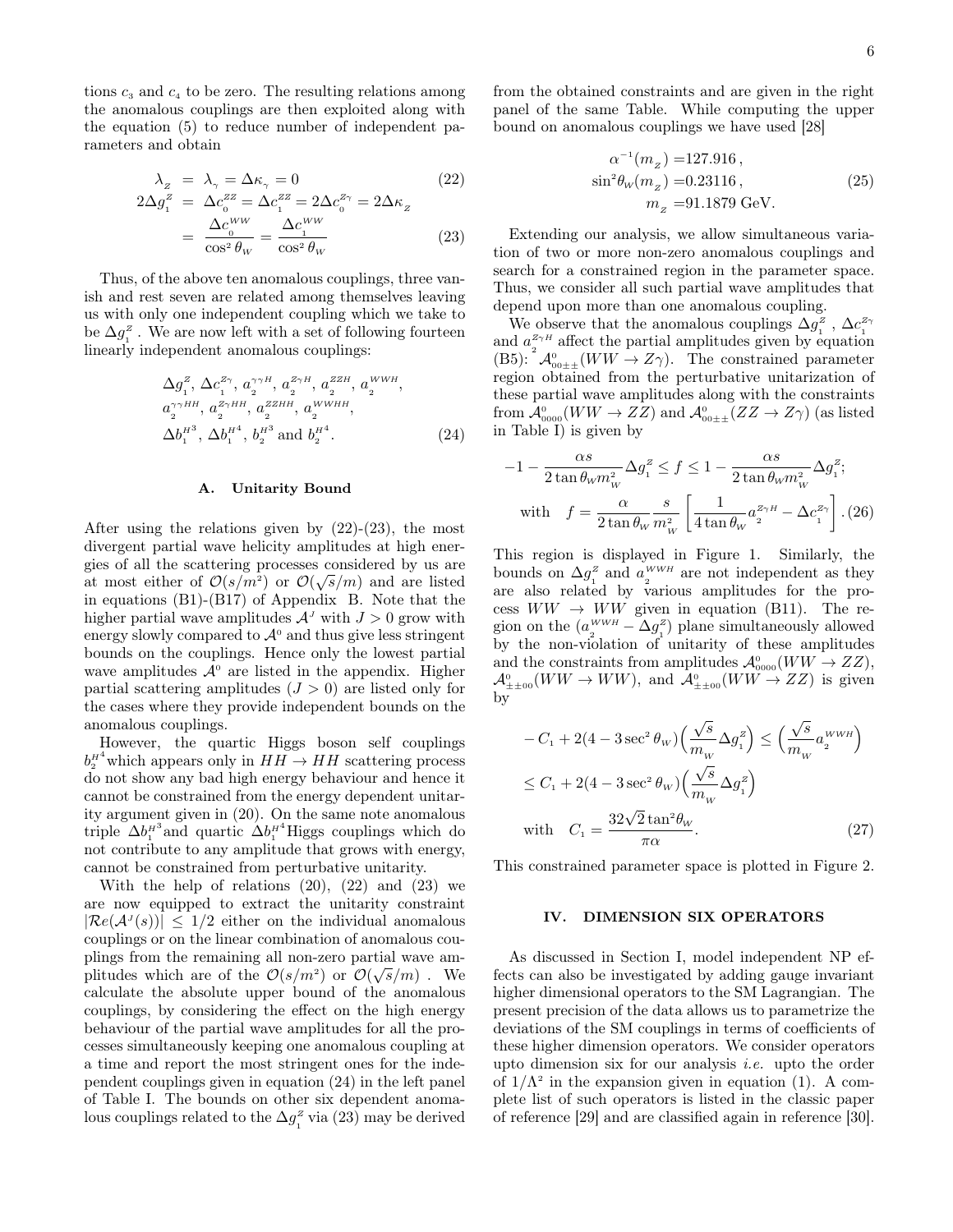Restricting ourselves to the CP-even dimension six operators which are relevant for the scattering processes considered in this article, i.e the ones that modify the Higgs and electroweak gauge bosons couplings, we get the following ten operators:

$$
\mathcal{O}_{WWW} = \text{Tr}[\hat{W}_{\mu\nu}\hat{W}^{\nu\rho}\hat{W}_{\rho}^{\mu}],
$$
  
\n
$$
\mathcal{O}_{W} = (D_{\mu}\Phi)^{\dagger}\hat{W}^{\mu\nu}(D_{\nu}\Phi),
$$
  
\n
$$
\mathcal{O}_{B} = (D_{\mu}\Phi)^{\dagger}\hat{B}^{\mu\nu}(D_{\nu}\Phi),
$$
  
\n
$$
\mathcal{O}_{BB} = \Phi^{\dagger}\hat{B}_{\mu\nu}\hat{B}^{\mu\nu}\Phi,
$$
  
\n
$$
\mathcal{O}_{WW} = \Phi^{\dagger}\hat{W}_{\mu\nu}\hat{W}^{\mu\nu}\Phi,
$$
  
\n
$$
\mathcal{O}_{BW} = \Phi^{\dagger}\hat{W}^{\mu\nu}\Phi\hat{B}_{\mu\nu},
$$
  
\n
$$
\mathcal{O}_{\Phi,1} = ((D_{\mu}\Phi^{\dagger})\Phi)(\Phi^{\dagger}D^{\mu}\Phi),
$$
  
\n
$$
\mathcal{O}_{\Phi,2} = \frac{1}{2}\partial_{\mu}(\Phi^{\dagger}\Phi)\partial^{\mu}(\Phi^{\dagger}\Phi),
$$
  
\n
$$
\mathcal{O}_{\Phi,3} = -\frac{1}{3}(\Phi^{\dagger}\Phi)^{3},
$$
  
\n
$$
\mathcal{O}_{\Phi,4} = (D_{\mu}\Phi)^{\dagger}(D^{\mu}\Phi)\Phi^{\dagger}\Phi.
$$
  
\n(28)

Here  $\Phi$  is the Higgs doublet represented in the unitary gauge as

$$
\Phi = \frac{1}{\sqrt{2}} \begin{pmatrix} 0 \\ v + h(x) \end{pmatrix} . \tag{29}
$$

The covariant derivative along with field strength tensors  $\hat{W}^{\mu\nu}$  and  $\hat{B}^{\mu\nu}$  are defined as

$$
D_{\mu} = \partial_{\mu} + \frac{i}{2} g \tau^{I} W_{\mu}^{I} + \frac{i}{2} g^{J} B_{\mu} ,
$$
  
\n
$$
\hat{B}_{\mu\nu} = \frac{i}{2} g^{\prime} (\partial_{\mu} B_{\nu} - \partial_{\nu} B_{\mu}) ,
$$
  
\nand 
$$
\hat{W}_{\mu\nu} = \frac{i}{2} g \tau^{I} (\partial_{\mu} W_{\nu}^{I} - \partial_{\nu} W_{\mu}^{I} + g \epsilon_{IJK} W_{\mu}^{J} W_{\nu}^{K}).
$$
\n(30)

It may be noted that, of the ten operators listed in equation (28), only one operator, namely,  $\mathcal{O}_{\Phi,3}$  gives an additional contribution to the scalar Higgs boson potential and hence modifies the minima of the SM potential. This, in turn, modifies the SM vacuum expectation value  $v_{\text{\tiny SM}}^2 = -\mu^2/\lambda$  to

a.

$$
\frac{v^2}{2} \simeq \left(\frac{v_{\rm SM}^2}{2}\right) \left[1 - \left(\frac{f_{\phi 3}}{4\Lambda^2}\right) v_{\rm SM}^2\right]. \tag{31}
$$

Further, inclusion of the operators  $\mathcal{O}_{\Phi,1}$ ,  $\mathcal{O}_{\Phi,2}$ , and  $\mathcal{O}_{\Phi,4}$ modifies the kinetic term of the Higgs field, leading to a redefinition of the Higgs boson field and the Higgs boson mass  $m_H$  [8] as

$$
H \simeq \left[1 + \frac{v^2}{4\Lambda^2} (f_{\Phi,1} + 2f_{\Phi,2} + f_{\Phi,4})\right] h; \tag{32}
$$

$$
m_H^2 \simeq 2\lambda v^2 \left[ 1 - \frac{v^2}{2\Lambda^2} \left( f_{\Phi,1} + 2f_{\Phi,2} + f_{\Phi,4} + \frac{f_{\Phi,3}}{\lambda} \right) \right].
$$
\n(33)

The operators  $\mathcal{O}_{BW}$  and  $\mathcal{O}_{\Phi,1}$  have a tree level effect on precision electroweak observables and therefore are subject to very strict constraints [14]. Hence we do not constrain these operators in our analysis.

### A. Relation to Anomalous Couplings

A given dimension six operator can be expanded in terms of a set of independent Lorentz structures appearing with the same coefficient  $f_i$ . On comparing with the effective Lagrangian given in equation (2), we can express the anomalous couplings as a linear combination of the coefficients  $f_i$  (see reference [13] and [14]). Below we give relations of TGC and QGC with the coefficients of the above mentioned dimension six operators:

$$
\lambda_{\gamma} = \lambda_{z} = f_{WWW} \frac{3g^{2}m_{W}^{2}}{2\Lambda^{2}}, \qquad (34)
$$

$$
\Delta \kappa_z = (f_w u - f_B \tan^2 \theta_w) \frac{m_w^2}{2\Lambda^2}, \qquad (35)
$$

$$
\Delta \kappa_{\gamma} = (f_W + f_B) \frac{m_W^2}{2\Lambda^2}, \text{ and } (36)
$$

$$
\Delta c_0^{zz} = \Delta c_1^{zz} = 2\Delta c_0^{z_{\gamma}} = 2\Delta c_1^{z_{\gamma}} = \frac{\Delta c_0^{ww}}{\cos^2 \theta_w} = \frac{\Delta c_1^{ww}}{\cos^2 \theta_w} \n= -2\Delta g_1^z = -f_w \frac{m_z^2}{\Lambda^2}.
$$
\n(37)

Based on the analysis performed in previous section we attempt to constrain the coefficients of dimension six operators. Combining the relations (37) with the unitarity constraints from (23) we get

$$
\Delta g_i^z = \Delta c_i^{VV'} = 0. \tag{38}
$$

Further using (22), (34), (35) and (36), we get  $f_{WWW} =$  $f_W = f_B = 0.$ 

We now parameterize the coefficients of remaining five operators in terms of five dimensionless parameters defined as

$$
d_2 = \frac{m_W^2}{\Lambda^2} f_{\Phi,2}; \quad d_3 = \frac{m_W^2}{\Lambda^2} f_{\Phi,3}; \quad d_4 = \frac{m_W^2}{\Lambda^2} f_{\Phi,4};
$$
  

$$
d = -\frac{m_W^2}{\Lambda^2} f_{WW} \quad \text{and} \quad d_B = -\frac{m_W^2}{\Lambda^2} \tan^2 \theta_W f_{BB}. \tag{39}
$$

We re-write all the anomalous  $VVH$  and  $VVHH$  Higgsgauge bosons couplings and Higgs boson self interactions in terms of these dimensionless parameters  $d_i$ 's and TGC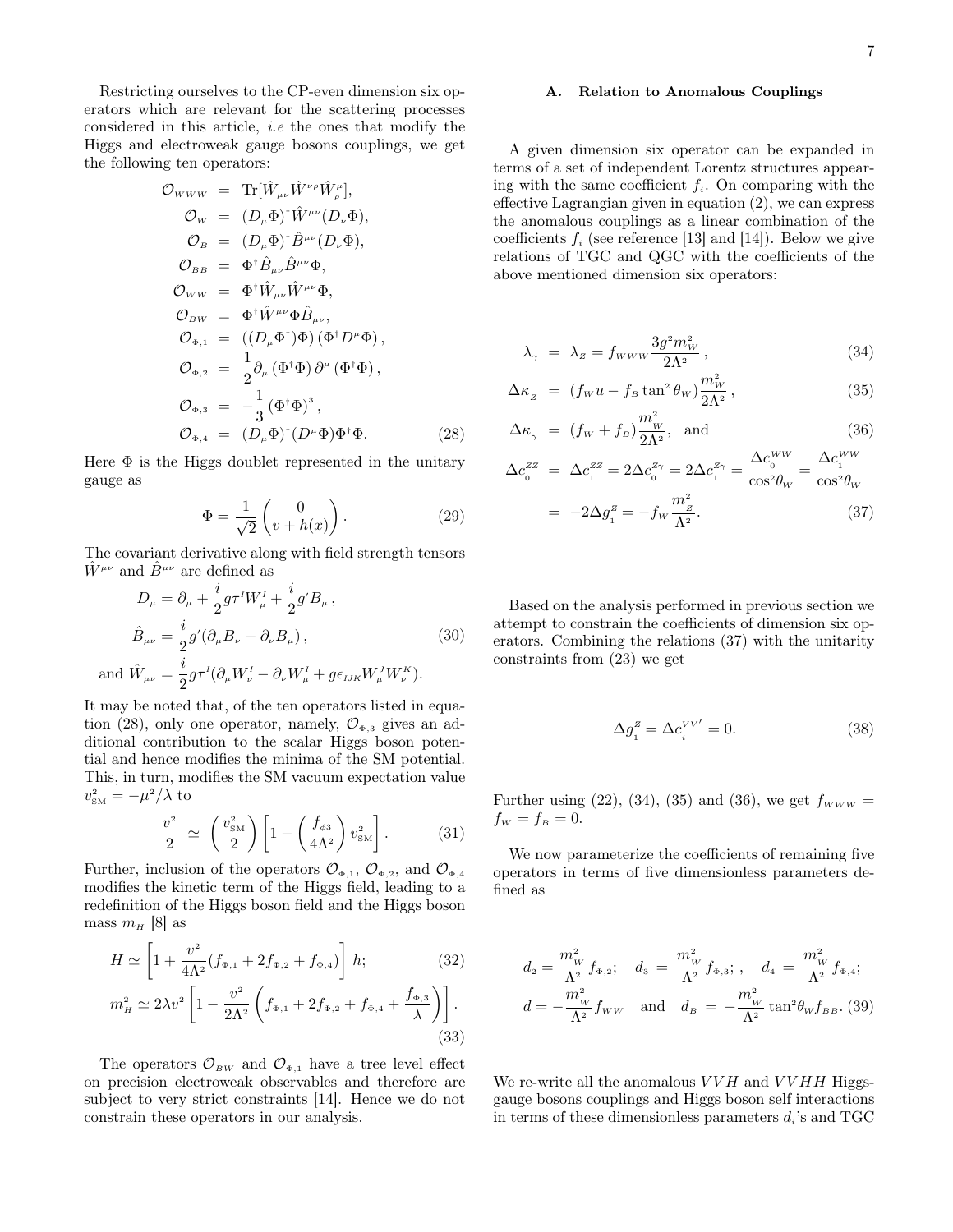(see refs.  $[14, 16, 26, 31]$ )<sup>3</sup>.

$$
\Delta a_1^{WWH} = \Delta a_1^{ZZH} = \frac{\sin^2 \theta_W}{4\pi \alpha} (3d_4 - 2d_2), \tag{40}
$$

$$
\Delta a_1^{WWHH} = \Delta a_1^{ZZHH} = \frac{\sin^2 \theta_W}{4\pi \alpha} (5d_4 - 2d_2), \tag{41}
$$

$$
a_2^{WWH} = a_2^{WWHH} = 2\sec^2\theta_W \Big[ d + \cos^2\theta_W \Delta g_1^Z \Big], \qquad (42)
$$

$$
a^{ZZH} = a^{ZZHH} - 2\sec^2\theta_W \Big[ d\cos^2\theta_W + d - \sin^2\theta_W \Big]
$$

$$
a_2^{ZZH} = a_2^{ZZHH} = 2 \sec^2 \theta_W \left[ d \cos^2 \theta_W + d_B \sin^2 \theta_W \right. \left. + \Delta g_1^Z \cos 2\theta_W + \Delta \kappa_\gamma \tan^2 \theta_W \right], \qquad (43)
$$
\n
$$
a_2^{Z\gamma H} = a_2^{Z\gamma HH} = 2 \tan \theta_W \left[ d - d_B + \Delta g_1^Z - \frac{\Delta \kappa_\gamma}{2 \cos^2 \theta_W} \right], \qquad (44)
$$

$$
a_2^{\gamma \gamma H} = a_2^{\gamma \gamma H H} = 2 \sec^2 \theta_W \Big[ d \sin^2 \theta_W + d_B \cos^2 \theta_W \Big]. \tag{45}
$$

Using  $(12)$  and  $(13)$ , along with  $(40)$ ,  $(41)$  we get

$$
d_2 = d_4 = 0.\t\t(46)
$$

Anomalous couplings inducing Higgs boson self interactions  $H^3$  and  $H^4$  are related to the parameters  $d_i$ 's as

$$
\Delta b_1^{H^3} = \frac{\sin^2 \theta_W}{12\pi \alpha} \left[ -6d_2 - 3d_4 + \frac{8v^2}{m_H^2} d_3 \right], \quad (47)
$$

$$
\Delta b_1^{H^4} = \frac{\sin^2 \theta_W}{2\pi \alpha} \left[ -2d_2 - d_4 + \frac{8v^2}{m_H^2} d_3 \right], \qquad (48)
$$

$$
b_2^{H^3} = b_2^{H^4} = \frac{\sin^2 \theta_W}{3\pi \alpha} [2d_2 + d_4]. \tag{49}
$$

However, the constraint given in equation (46) guaran-



FIG. 3: The shaded enclosed region on the  $(d - d) - p$ lane corresponds to unitarity constraints from partial wave amplitudes as given in equations (50)-(53)

tees the vanishing of the anomalous couplings  $b_2^{\mu^3}$  and  $b_2^{\mu^4}$ . As a consequence  $\Delta b_1^{\mu^3}$  and  $\Delta b_1^{\mu^4}$  depend only on the dimensionless parameter  $d_3$ .



FIG. 4: Variation of unitarity violation energy with coefficients  $f_{WW}/\Lambda^2$  and  $f_{BB}/\Lambda^2$ . These coefficients are varied within limits derived from combined analysis of LHC and Tevatron data at 90 % CL.

Thus operator analysis has reduced the number of linearly independent parameters to three, namely  $d_3$ , d and  $d_B$ , which are essentially the dimensionless coefficients of operators  $\mathcal{O}_{\Phi,3}$ ,  $\mathcal{O}_{WW}$  and  $\mathcal{O}_{BB}$  respectively. This is in contrast to fourteen linearly independent anomalous couplings based on the partial wave analysis of the Lorentz structures given in equation (24) of previous Section. Out of these three, non-violation of perturbative unitarity constraints only  $d$  and  $d_B$  while  $d_3$  remains unconstrained as it does not appear as a coefficient of  $\mathcal{O}(s/m^2)$ or  $\mathcal{O}(\sqrt{s}/m)$  terms in any of the partial wave amplitudes.

With the vanishing of anomalous TGC and QGC (38), the dimensionless coefficients  $d$  and  $d_B$  are related to four  $VVH$  (or  $VVHH$ ) couplings, taking any two at a time. We depict the allowed region constrained by unitarity of all partial wave amplitudes on  $(d, d_B)$ −plane in Figure 3. The enclosed region is constrained by following four inequalities arising from  $(B6)$ ,  $(B9)$  &  $(B12)$ ,  $(B5)$  &  $(B16)$ ,  $(B4)$  &  $(B17)$  and  $(B7)$  &  $(B14)$  respectively

$$
|d| \qquad \leq \frac{4\sin^2\theta_W}{\alpha} \left(\frac{m_W^2}{s}\right),\qquad(50)
$$

$$
|d_B - d| \leq \frac{4 \tan \theta_W}{\alpha} \left( \frac{m_W^2}{s} \right), \quad (51)
$$

$$
|d_B \cot^2 \theta_W + d| \le \frac{4}{\alpha} \left( \frac{m_W^2}{s} \right), \tag{52}
$$

$$
|d_B + d \cot^2 \theta_W| \le \frac{4m_W^2}{\alpha s}.
$$
 (53)

Unitarity bounds on anomalous  $VVH$  and  $VVHH$  couplings can thus be translated to  $d$  and  $d_B$  from the boundary of the enclosed shaded region of Figure 3. Translating in terms of the coefficients of the dimension six operators,

<sup>&</sup>lt;sup>3</sup> Note that we do not take into account the operators  $\mathcal{O}_{\Phi,1}$  and  $\mathcal{O}_{BW}$  as mentioned earlier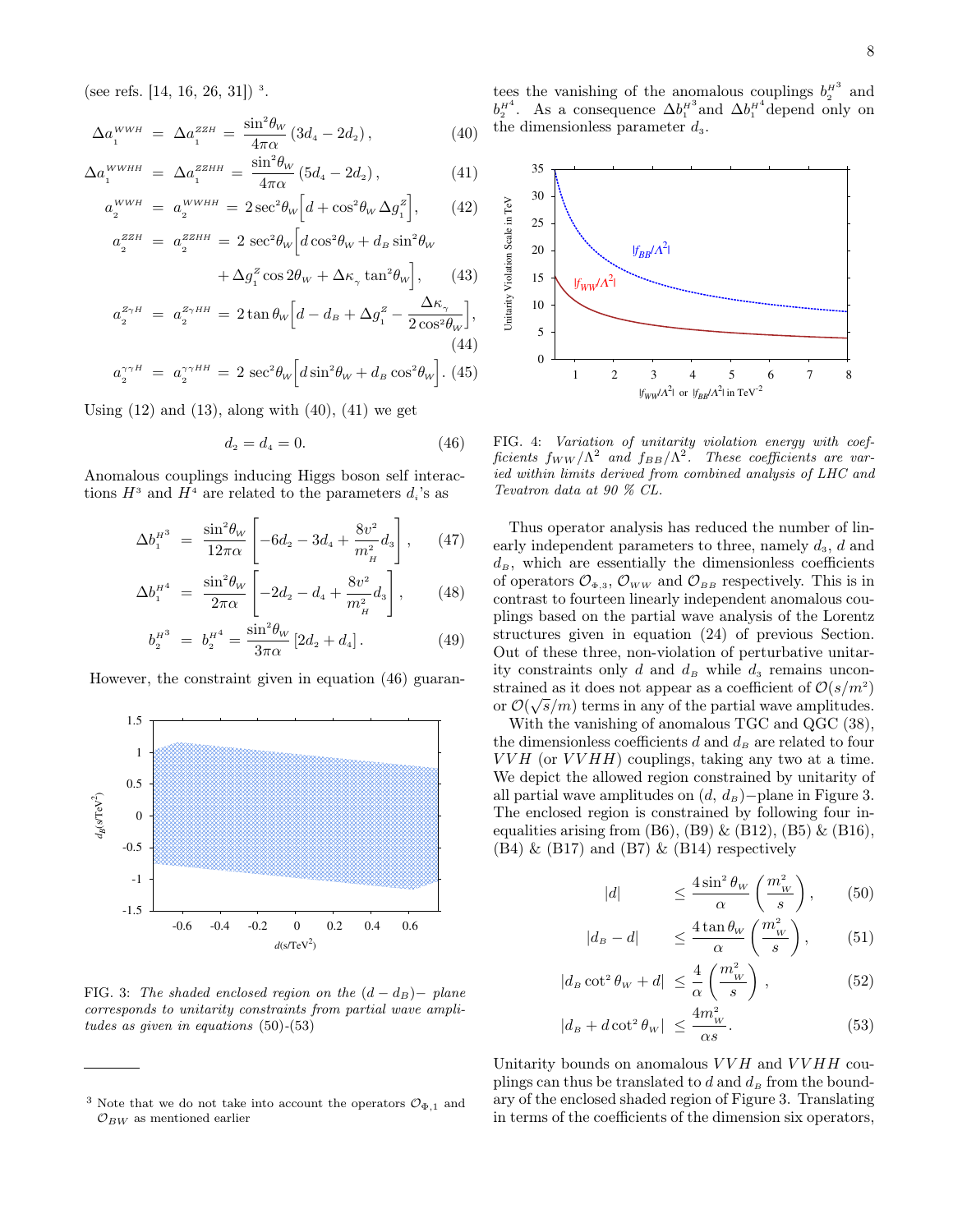we get the most stringent bounds from (51) and (52) to be

$$
\left|\frac{f_{WW}}{\Lambda^2}\right| \le \frac{4\sin^2\theta_W}{\alpha} \left(\frac{1}{s}\right) = \left(\frac{118}{s}\right) \quad \text{and} \quad (54)
$$

$$
\left|\frac{f_{BB}}{\Lambda^2}\right| \le \frac{4(1 + \tan \theta_w)}{\sec^2 \theta_w \alpha s} = \left(\frac{609}{s}\right). \tag{55}
$$

However, keeping only one coupling at a time, the most stringent unitarity bound on  $f_{WW}/\Lambda^2$  remains same as given in equation (54) while upper bound on  $f_{BB}/\Lambda^2$  is further lowered and is given as

$$
\left|\frac{f_{BB}}{\Lambda^2}\right| \le \frac{4m_W^2}{\alpha s} = \left(\frac{512}{s}\right). \tag{56}
$$

#### V. CONSTRAINTS FROM EXPERIMENTS

In this section we discuss the experimental constraints on anomalous couplings. Adhering to the conditions given in equations (4) and (5), the existing LEP limit on TGC [22] along with recent data from LHC [23] are summarized in the Table II. However, one can obtain

| Anomalous TGC | LEP   | LHC   |
|---------------|-------|-------|
|               | 0.020 | 0.095 |
| $\lambda_z$   | 0.022 | 0.048 |
|               | .042  | Ո 22  |

TABLE II: Experimental Limits on anomalous Triple gauge boson couplings assuming the custodial SU(2) symmetry.

much less stringent bound on these couplings by relaxing the custodial and gauge symmetry and a similar analysis have been performed with LHC data [32] to give

$$
-0.135 \leq \Delta \kappa_{\gamma} \leq 0.190,-0.373 \leq \Delta g_1^z \leq 0.562,-0.078 \leq \Delta \kappa_z \leq 0.092,-0.152 \leq \lambda_{\gamma} \leq 0.146,-0.074 \leq \lambda_z \leq 0.073.
$$
 (57)

LEP bounds on the coefficient of operators  $\mathcal{O}_{BB}$  and  $\mathcal{O}_{WW}$  involving Higgs gauge boson coupling can be read out from Figure 6 of reference [31] ( for  $m_\mu = 125 \text{ GeV}$ ) and expressed in terms of the upper limit on the magnitude of  $|d_B| \lesssim 0.05$  and  $|d| \lesssim 0.2$ . Using these upper limits on  $d_B$  and d we find that unitarity is not violated upto 4.8 and 2 TeV respectively.

Further, adding LHC data provides stringent limits, particularly when the Higgs to two photon decay signal strength is taken into account [33]. In this reference, the authors study the constraints on the dimension six operators by analysing LHC data from Higgs decays  $H \to \gamma \gamma$ ,  $H \to WW$  and  $H \to ZZ$  channels. The one parameter bounds on  $\epsilon_{WW} \equiv v^2 f_{WW}/\Lambda^2$  and  $\epsilon_{BB} \equiv v^2 f_{BB}/\Lambda^2$  from ATLAS and CMS data obtained by them for diphoton channel at 95 % CL translate into

$$
\frac{f_{WW}}{\Lambda^2}, \frac{f_{BB}}{\Lambda^2} \in [-3.47, 0.496] \text{ TeV}^{-2},
$$
  
Diphoton Channel : ATLAS  

$$
\frac{f_{WW}}{\Lambda^2}, \frac{f_{BB}}{\Lambda^2} \in [-3.80, 0.826] \text{ TeV}^{-2}.
$$
  
Diphoton Channel : CMS

Combining the analysis from ATLAS and CMS, we compute the lowest energy scale where unitarity would be violated in the presence of these dimension six operators. Taking one operator at a time, the unitarity violation scale becomes  $\sim 6$  TeV and 13 TeV respectively for  $f_{WW}/\Lambda^2$  and  $f_{BB}/\Lambda^2$ . We depict the variation of the unitarity violating scale with  $|f_{WW}/\Lambda^2|$  and  $|f_{BB}/\Lambda^2|$  in Figure 4. In this figure, we have considered both these coefficients to vary within the allowed range given by the combined analysis.

A global fit to the existing LHC and Tevatron data has been performed in reference [34] allowing simultaneous determination of the parameters quantifying the Higgs boson couplings to the electroweak gauge bosons and the other SM particles. Using their best fit value 1.5  $(-1.6) \text{ TeV}^{-2}$  for  $f_{WW}/\Lambda^2$   $(f_{BB}/\Lambda^2)$ , we observe that unitarity is not violated upto energies ∼ 9 (19) TeV. Further if the operator  $f_{WW}/\Lambda^2$   $(f_{BB}/\Lambda^2)$  is allowed to be as large as the largest value of the 90% CL regions which is 8.2  $(7.5)$  TeV<sup>-2</sup>, the unitarity is preserved until  $\sim 4(9)$  TeV.

#### VI. CONCLUSIONS

In this article, we have attempted to address perturbative unitarity of the vector boson scattering processes in the presence of anomalous couplings associated with the pure gauge sector (TGC and QGC), the Higgs boson - gauge boson sector  $(V_1V_2H, V_1V_2HH)$  and Higgs boson self interactions. We start with twenty three anomalous couplings involved in  $VV$  and/or  $HH$  scattering processes, taking all of them to be independent. Our observations are summarised below:

(a) We adopt the correct procedure for perturbative unitarization by analysing all dominant terms in the helicity amplitudes unlike reference [8]. At high energies, the helicity amplitudes corresponding to the gauge boson scattering in processes grow as  $\mathcal{O}(s^2/m^4)$  and/or  $\mathcal{O}(s^{3/2}/m^3)$ . On demanding these divergent terms in the amplitudes to vanish identically, we are left with fourteen independent anomalous couplings given in equation (24).

However, three anomalous couplings which are related to Higgs boson self interactions, do not generate such terms in helicity amplitudes that grow with energy and hence they could not be constrained from the perturbative unitarity arguments.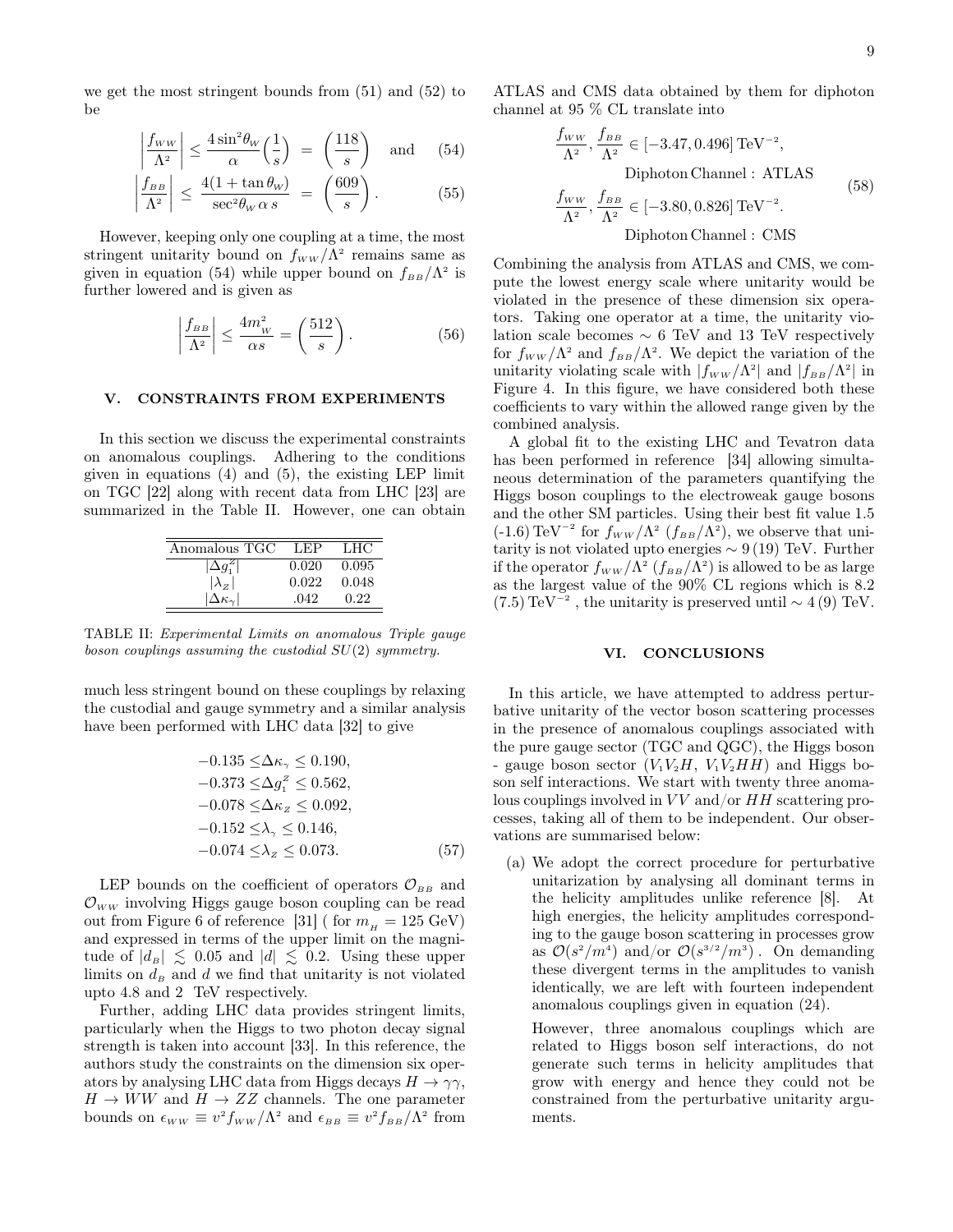On unitarizing all non-zero helicity amplitudes which grow as either  $\mathcal{O}(s/m^2)$  or  $\mathcal{O}(\sqrt{s}/m)$ , we can successfully constrain remaining eleven anomalous couplings. In Figures 1, and 2 we plot the constrained regions of the linear combination of two anomalous couplings.

Upper limits on each of these couplings are computed taking one coupling to be operative at a time. The upper bounds of the independent and dependent anomalous couplings are presented in the Table I in units of  $(1 \text{ TeV}^2/s)$ . Inverting the argument, the Table can also be used to read off the energy scale upto which unitarity is not violated for a given value of coupling. Using the current LEP bound on  $\Delta g_i^z$  [22],  $\Delta g_i^z$ ]  $\leq 0.016$  and reading out the constraint from the right column of the Table, we find that perturbative unitarity is not violated we nnd that perture<br>upto  $\sqrt{s} \sim 7$  TeV.

(b) Assuming that the contribution to the anomalous couplings are restricted to have arisen from five CPeven dimension six operators, we find that the perturbative unitarity requires vanishing of all anomalous TGCs and QGCs. Study of the  $VV-$  scattering processes shows that the SM along with anomalous couplings in the Higgs - gauge boson sector can preserve unitarity at least upto  $\simeq 4$  TeV with 90 % CL. This result is also in agreement with the recent work in reference [35], where the authors have considered the anomalous Higgs coupling with the top quark and using the best fits of preliminary LHC Higgs data they show that unitarity can be preserved upto 4 TeV unless NP takes over.

Using the best fit values of the combined analysis with Tevatron and LHC data [34], we observe that the unitarity validation scale can be raised upto 9 TeV.

(c) Comparing our results with that of reference [8], we observe that, unlike theirs, we have only two linearly independent dimension six operators which fix the perturbative unitarity violation scale. In addition we provide the limits on all anomalous TGC, QGC,  $VVH$ ,  $VVHH$  and Higgs boson self couplings.

With more data from CMS and ATLAS at LHC, we expect to improve the unitarity bound on the anomalous couplings. Accordingly, the unitarity violation scale can be raised with the shrinking of the allowed region in anomalous couplings. On the contrary, if we find these anomalous couplings to be rather large than one needs to invoke a careful study of divergence cancellations with the inclusion of new physics spectrum, to respect unitarity.

#### Acknowledgments

The authors thank Sudhendu Rai Choudhury and Debajyoti Choudhury for fruitful discussions which helped us to bring out an improved version of our earlier work. MD and SD acknowledge the partial financial support from the CSIR grant No. 03(1340)/15/EMR-II and the DST grant No. SR/S2/HEP-12/2006. RI acknowledges the DST-SERB grant No. SRlS2/HEP-13/2012 for the partial financial support. MD and SD would like to thank IUCAA, Pune for the hospitality where part of this work was completed.

## Appendix A: Notations and Conventions of Momenta and Polarizations

In our present article we study all  $2 \rightarrow 2$  gauge boson scattering processes. Here we define the choice of momenta and polarizations vectors.

For all our scattering process the masses of initial particles are identical. Therefore, in CM reference frame, the momenta and polarization of initial particles are given as

$$
k_1 \equiv \frac{\sqrt{s}}{2} (1, 0, 0, \beta_V);
$$
\n
$$
k_2 \equiv \frac{\sqrt{s}}{2} (1, 0, 0, -\beta_V),
$$
\n
$$
\epsilon^{\pm}(k_1) \equiv \frac{1}{\sqrt{2}} (0, \pm 1, -i, 0);
$$
\n
$$
\epsilon^{\pm}(k_2) \equiv \frac{1}{\sqrt{2}} (0, \mp 1, -i, 0);
$$
\n
$$
\epsilon^0(k_1) \equiv \frac{\sqrt{s}}{2m_V} (\beta_V, 0, 0, 1)
$$
\n
$$
\epsilon^0(k_2) \equiv \frac{\sqrt{s}}{2m_V} (\beta_V, 0, 0, -1).
$$
\n(A2)

where  $\beta_V = \sqrt{1 - 4m_V^2/s}, \sqrt{s}$  being the CM energy and  $m_{_V}$  the mass of the corresponding gauge boson (here  $W$ or  $Z$ ).

Similarly, for the processes  $WW \rightarrow \gamma \gamma$ ,  $WW \rightarrow WW$ ,  $WW \rightarrow ZZ, ZZ \rightarrow ZZ$  the momenta and transverse polarization of final particles are defined as

$$
k_{3} \equiv \frac{\sqrt{s}}{2} (1, \beta_{v}, s_{\theta}, 0, \beta_{v}, c_{\theta});
$$
\n
$$
k_{4} \equiv \frac{\sqrt{s}}{2} (1, -\beta_{v}, s_{\theta}, 0, -\beta_{v}, c_{\theta})
$$
\n
$$
\epsilon^{\pm}(k_{3}) \equiv \frac{1}{\sqrt{2}} (0, \pm c_{\theta}, -i, \mp s_{\theta});
$$
\n
$$
\epsilon^{\pm}(k_{4}) \equiv \frac{1}{\sqrt{2}} (0, \mp c_{\theta}, -i, \pm s_{\theta}).
$$
\n(A4)

where V' implies  $W, Z \text{ or } \gamma, c_{\theta} = \cos \theta \text{ and } s_{\theta} = \sin \theta, \theta$ being scattering angle which the angle between  $\mathbf{k}_1$  and  $\mathbf{k}_3$ .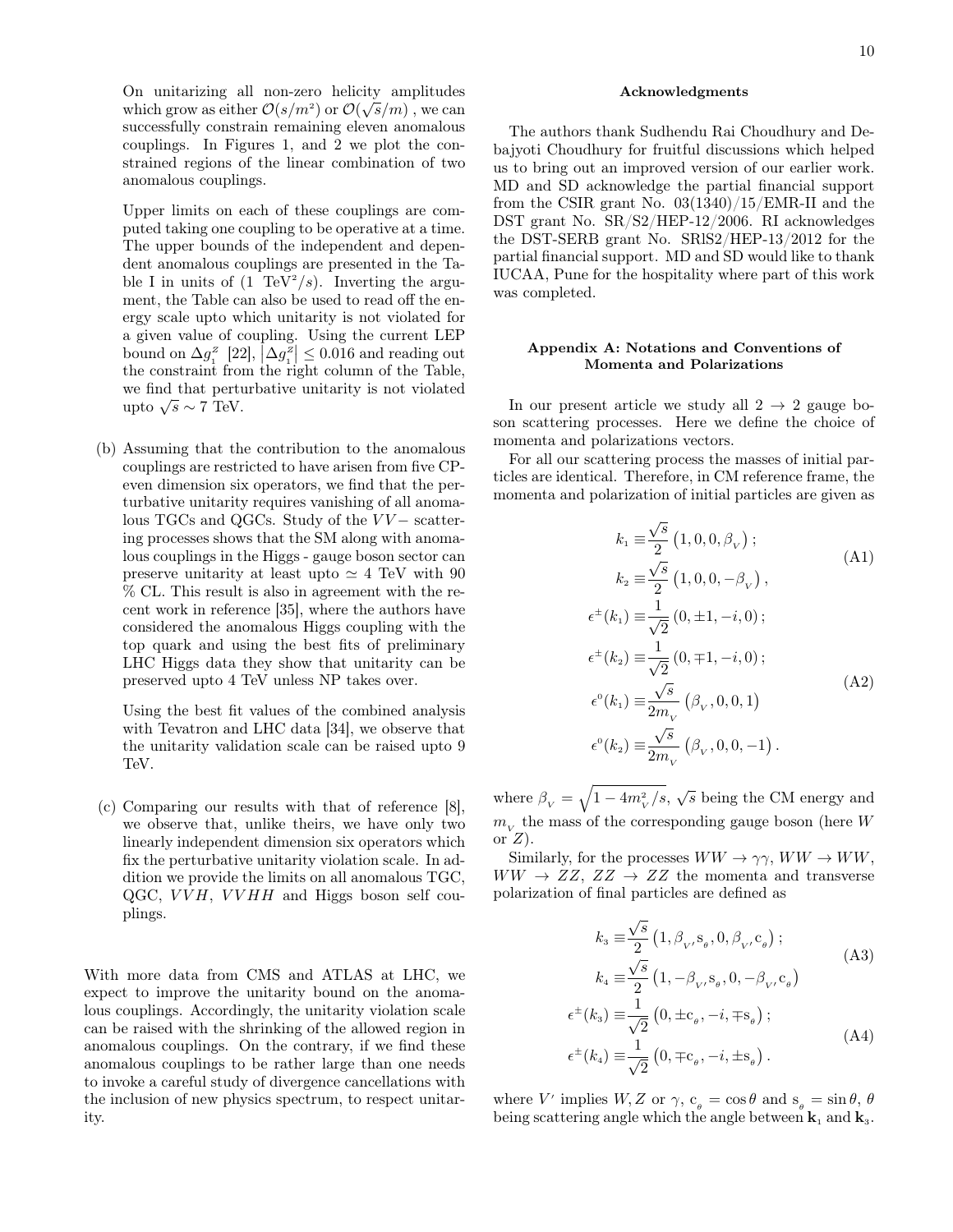11

Except for the photons all other final state massive gauge bosons have longitudinal polarisation which is defined as

$$
\epsilon^{\circ}(k_3) \equiv \frac{\sqrt{s}}{2m_{V'}} \left(\beta_{V'}, \mathbf{s}_{\theta}, 0, \mathbf{c}_{\theta}\right);
$$
  

$$
\epsilon^{\circ}(k_4) \equiv \frac{\sqrt{s}}{2m_{V'}} \left(\beta_{V'}, -\mathbf{s}_{\theta}, 0, -\mathbf{c}_{\theta}\right).
$$
 (A5)

The process  $WW \rightarrow Z\gamma$  is unique as here the final state consist of particles with unequal masses. We define the momenta of the final state particles for  $WW \rightarrow Z\gamma$ as

$$
k_3 \equiv \frac{1}{2\sqrt{s}} \bigg( (s + m_{_Z}^2),
$$
  
\n
$$
(s - m_{_Z}^2) s_{_\theta}, 0, (s - m_{_Z}^2) c_{_\theta} \bigg);
$$
  
\n
$$
k_4 \equiv \frac{1}{2\sqrt{s}} \bigg( (s - m_{_Z}^2),
$$
  
\n
$$
- (s - m_{_Z}^2) s_{_\theta}, 0, -(s - m_{_Z}^2) c_{_\theta} \bigg).
$$
  
\n(A6)

The transverse polarization of the final state particles  $WW \rightarrow Z\gamma$  are same as those given in equation (A4), while the longitudinal polarization of the  $Z(k_3)$  boson is given as

$$
\epsilon^{0}(k_{3}) \equiv \frac{1}{2\sqrt{sm}_{z}} \Big( (s - m_{z}^{2}),
$$
  

$$
(s + m_{z}^{2})s_{\theta}, 0, (s + m_{z}^{2})c_{\theta} \Big).
$$
 (A7)

#### Appendix B: Partial Wave Amplitudes

After using all conditions and constraints discussed in Sections II (equations  $(12)$ – $(13)$ ) and III (equations  $(22)$ – (23)), we are left with the following non-vanishing leading partial wave amplitudes of the processes we have considered in the high energy limit. Keeping only terms linear in anomalous couplings, we list below the terms of  $\mathcal{O}(\sqrt{2})$  $\mathcal{O}(s/m^2)$  and  $\mathcal{O}(\sqrt{s}/m)$  of these partial wave amplitudes  $\mathcal{A}_{\lambda_a\lambda_b\lambda_c\lambda_d}^J$ . Note that the  $J=0$  partial wave amplitudes provide the most stringent unitarity bounds. Hence we provide only the amplitudes we have used to calculate the most conservative unitarity bounds on anomalous couplings.<sup>4</sup>

1. 
$$
ZZ \rightarrow ZZ
$$
  
\n
$$
\mathcal{A}^{0}_{\pm \pm 00}(ZZ \rightarrow ZZ) = \mathcal{A}^{0}_{00 \pm \pm} (ZZ \rightarrow ZZ)) =
$$
  
\n
$$
= \frac{\alpha (s/m_{_W}^2)}{16 \tan^2 \theta_W} a_2^{ZZH}
$$
 (B1)

2.  $ZZ \rightarrow \gamma\gamma$ 

$$
\mathcal{A}_{00\pm\pm}^{0}(ZZ \to \gamma\gamma) = = \frac{\alpha (s/m_W^2)}{16 \tan^2 \theta_W} a_2^{\gamma\gamma H}
$$
 (B2)

3. 
$$
\frac{ZZ \to Z\gamma}{\mathcal{A}_{00\pm\pm}^0(ZZ \to Z\gamma)} = \frac{\alpha (s/m_W^2)}{16 \tan^2 \theta_W} a_2^{Z\gamma H}
$$
 (B3)

4.  $\gamma\gamma \rightarrow \gamma\gamma$ 

This process takes place with Higgs exchange and since the  $\gamma \gamma H$  coupling does not exist at tree level in SM, the helicity amplitudes will be all proportional to square of anomalous coupling  $a_{\gamma}^{\gamma \gamma H}$ . Thus there is no term that is linear in anomalous coupling and this process does not give any constraints at leading order.

5.  $\gamma\gamma \to Z\gamma$ 

Similar to  $\gamma\gamma \to \gamma\gamma$ , the helicity amplitudes of this process also depend upon the anomalous coupling  $a_2^{Z \gamma H}$  but all amplitudes are zero if only terms linear in coupling are retained.

6. 
$$
\frac{W^+W^-\to\gamma\gamma}{\mathcal{A}^0_{00\pm\pm}(WW\to\gamma\gamma)} = \frac{-\alpha (s/m_W^2)}{16\tan^2\theta_W} a_2^{\gamma\gamma H}
$$
 (B4)

7.  $W^+W^- \to Z\gamma$ 

$$
\mathcal{A}_{\text{out}\pm}^{0}(WW \to Z\gamma) = \frac{\alpha (s/m_{_W}^2)}{16 \tan^2 \theta_W} \times \left[ -a_2^{Z\gamma H} + 4 \tan \theta_W (\Delta c_1^{Z\gamma} - \Delta g_1^Z) \right] \tag{B5}
$$

8. 
$$
\underline{W^+W^-} \to ZZ
$$

$$
\mathcal{A}^{0}_{\pm \pm 00}(WW \to ZZ) = \frac{-\alpha (s/m_W^2)}{16 \tan^2 \theta_W} a_2^{WWH} \quad (B6)
$$

$$
\mathcal{A}_{\text{out}\pm}^{0}(WW \to ZZ) = \frac{-\alpha (s/m_{_W}^{2})}{16 \tan^{2} \theta_{W}} a_{_2}^{zzH}
$$
 (B7)

$$
\mathcal{A}_{0000}^{0}(WW \to ZZ) = \frac{-\alpha (s/m_W^2)}{8 \sin^2 \theta_W} \Delta g_1^z \quad \text{(B8)}
$$

9.  $W^+W^- \to W^+W^-$ 

$$
\mathcal{A}_{00\pm\pm}^{0}(WW \to WW) = \mathcal{A}_{\pm\pm 00}^{0}(WW \to WW)
$$

$$
= \frac{-\alpha (s/m_{_W}^2)}{16 \tan^2 \theta_W} a_2^{WWH} \tag{B9}
$$

$$
\mathcal{A}^{\scriptscriptstyle{0}}_{0000}(WW \to WW) = \frac{\alpha \left(s/m_W^2\right)}{16 \sin^2 \theta_W} \left(4 \sin^2 \theta_W - 1\right) \Delta g_1^Z
$$
\n(B10)

<sup>&</sup>lt;sup>4</sup>  $\mathcal{A}_{\pm\pm00}^{0}$  means  $\mathcal{A}_{++00}^{0} = \mathcal{A}_{--00}^{0}$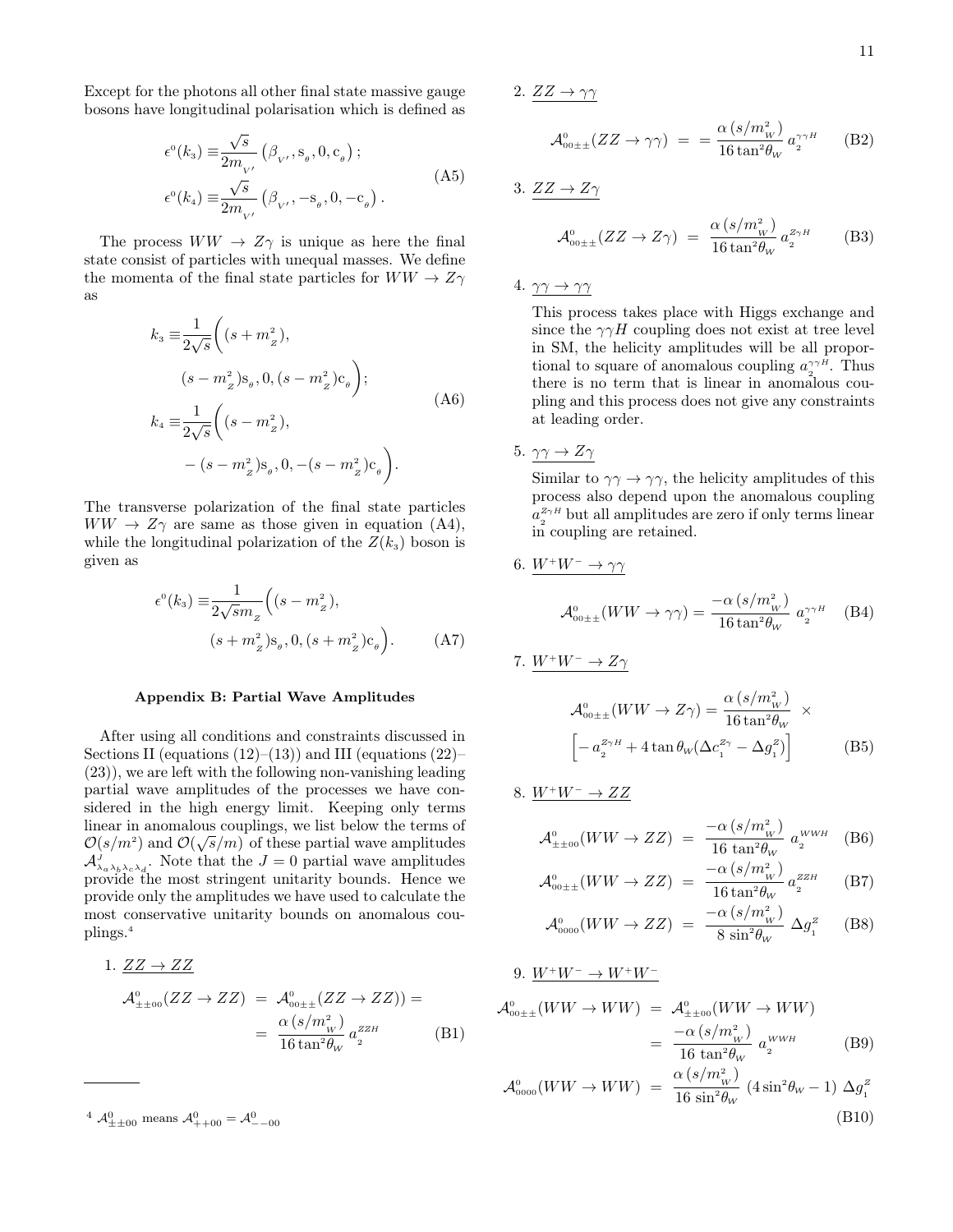$$
\mathcal{A}^{1}_{\mp 000}(WW \to WW) = -\mathcal{A}^{1}_{0\mp 00}(WW \to WW) =
$$
\n
$$
\mathcal{A}^{1}_{00\mp 0}(WW \to WW) = -\mathcal{A}^{1}_{000\mp}(WW \to WW)
$$
\n
$$
= \frac{\alpha (\sqrt{s}/m_{_W})}{48 \sin^2 \theta_W} \left[ (3 - 4 \cos^2 \theta_W) 2\Delta g_1^z + \cos^2 \theta_W a_2^{_WWH} \right]
$$
\n(B11)

10.  $W^+W^- \rightarrow HH$ 

$$
\mathcal{A}^{0}_{\pm,\pm}(WW \to HH) = \frac{-\alpha (s/m_{_W}^2)}{16 \tan^2 \theta_W} a_2^{WWHH} \text{ (B12)}
$$

$$
\mathcal{A}^{0}_{00}(WW \to HH) = \frac{-3\alpha (s/(m_{_W}^2)}{32 \sin^2 \theta_W} b_2^{_H3} \text{ (B13)}
$$

11.  $ZZ \rightarrow HH$ 

$$
\mathcal{A}^{\scriptscriptstyle{0}}_{\pm,\pm}(ZZ \to HH) \; = \; \frac{-\alpha \left( s/m^{\scriptscriptstyle{2}}_W \right)}{16 \, \tan^2 \theta_W} \; a^{\scriptscriptstyle{ZZHH}}_{\scriptscriptstyle{2}} \quad \text{(B14)}
$$

$$
\mathcal{A}_{oo}^{o}(ZZ \to HH) = \frac{-3\alpha \left( s/(m_{_W}^2 \right)}{32 \sin^2 \theta_W} b_2^{_H3} \quad \text{(B15)}
$$

12. 
$$
Z\gamma \to HH
$$

$$
\mathcal{A}^{\scriptscriptstyle{0}}_{\pm\pm}(Z\gamma \to HH) \; = \; \frac{-\alpha \left( s/m_W^2 \right)}{16 \, \tan^2 \theta_W} \; a_2^{z_{\gamma HH}} \quad \text{(B16)}
$$

13.  $\gamma\gamma \rightarrow HH$ 

$$
\mathcal{A}^{\scriptscriptstyle{0}}_{\pm\pm}(\gamma\gamma \to HH) \;=\; \frac{-\alpha \left( s/m^{\scriptscriptstyle{2}}_W \right)}{16\,\tan^2\!\theta_W} \,\, a^{\gamma\gamma HH}_{\scriptscriptstyle{2}} \qquad \ \ \textbf{(B17)}
$$

# 14.  $HH \rightarrow HH$

The amplitudes for this process do not grow with energy and hence it is not used to put any unitarity constraints.

We have listed above the minimal set of partial wave amplitudes for a given process. partial wave amplitudes  $\mathcal{A}^J$  for  $J > 0$  are listed only when corresponding partial wave amplitudes  $\mathcal{A}^0$  are zero and where  $J > 0$  amplitudes give independent bound on certain couplings while  $J = 0$  amplitudes fail to do so. Other partial wave amplitudes that are not listed above either contain terms lower than  $\mathcal{O}(\sqrt{s}/m)$  or they provide less stringent unitarity conditions involving same combination of anomalous couplings.

- [hep-ph].
- [12] B. W. Lee, C. Quigg and H. B. Thacker, Phys. Rev. D 16, 1519 (1977); S. Dawson and S. Willenbrock, Phys. Rev. Lett. 62 (1989) 1232; L. Durand, J. M. Johnson and J. L. Lopez, Phys. Rev. Lett. 64, 1215 (1990); W. J. Marciano, G. Valencia and S. Willenbrock, Phys. Rev. D 40 (1989) 1725; V. D. Barger, K. -m. Cheung, T. Han and R. J. N. Phillips, Phys. Rev. D 42, 3052 (1990); J. M. Butterworth, B. E. Cox and J. R. Forshaw, Phys. Rev. D 65, 096014 (2002); D. Espriu and B. Yencho, Phys. Rev. D 87, 055017 (2013); J. Chang, K. Cheung, C. -T. Lu and T. -C. Yuan, Phys. Rev. D 87, 093005 (2013) [arXiv:1303.6335 [hep-ph]].
- [13] K. Hagiwara, T. Hatsukano, S. Ishihara and R. Szalapski, Nucl. Phys. B 496, 66 (1997).
- [14] S. Dutta, K. Hagiwara and Y. Matsumoto, Phys. Rev. D 78, 115016 (2008).
- [15] K. Hagiwara, S. Ishihara, R. Szalapski and D. Zeppenfeld, Phys. Rev. D 48, 2182 (1993).
- [16] T. Corbett, O. J. P. Eboli, J. Gonzalez-Fraile and M. C. Gonzalez-Garcia, Phys. Rev. D 86, 075013 (2012).
- [17] S. Kumar and P. Poulose, arXiv:1408.3563 [hep-ph].
- [18] L. S. Ling, R. Y. Zhang, W. G. Ma, L. Guo, W. H. Li and X. Z. Li, Phys. Rev. D 89, no. 7, 073001 (2014) [arXiv:1401.7754 [hep-ph]].
- [19] M. J. Dolan, C. Englert, N. Greiner and M. Spannowsky, Phys. Rev. Lett. 112, 101802 (2014) [arXiv:1310.1084 [hep-ph]];
- [20] S. Banerjee, S. Mukhopadhyay and B. Mukhopadhyaya, Phys. Rev. D 89, no. 5, 053010 (2014); A. Drozd,

[1] G. Aad et al. [ATLAS and CMS Collaborations], arXiv:1503.07589 [hep-ex]; G. Aad et al. [ATLAS Col-

- laboration], Phys. Lett. B 716, 1 (2012); S. Chatrchyan et al. [CMS Collaboration], Phys. Lett. B 716, 30 (2012). [2] M. Flechl [ATLAS for and CMS Collaborations], arXiv:1503.00632 [hep-ex]; The ATLAS collaboration, ATLAS-CONF-2015-008, ATLAS-COM-CONF-
- 2015-006, ATLAS-CONF-2013-034; [CMS Collaboration], CMS-PAS-HIG-13-005 and CMS-PAS-HIG-15-001. [3] T. Appelquist and J. Carazone, Phys. Rev. D11:2856
- (1975); For a review see H. Georgi, Ann. Rev. Nucl. Part. Sci. 43, 209 (1993) and A. Pich, hep-ph/9806303. [4] C. Degrande, N. Greiner, W. Kilian, O. Mattelaer,
- H. Mebane, T. Stelzer, S. Willenbrock and C. Zhang, Annals Phys. 335, 21 (2013).
- [5] J. Ellis, V. Sanz and T. You, JHEP 1503, 157 (2015); J. Ellis, V. Sanz and T. You, JHEP 1407, 036 (2014).
- [6] A. Falkowski, arXiv:1505.00046 [hep-ph]; A. Falkowski and F. Riva, JHEP 1502, 039 (2015).
- [7] K. Hagiwara, R. D. Peccei, D. Zeppenfeld and K. Hikasa, Nucl. Phys. B 282, 253 (1987).
- [8] T. Corbett, O. J. P. Eboli and M. C. Gonzalez-Garcia, Phys. Rev. D 91, no. 3, 035014 (2015) [arXiv:1411.5026 [hep-ph]].
- [9] M. Dahiya, S. Dutta and R. Islam, arXiv:1311.4523 [hepph].
- [10] C. Csaki, C. Grojean, H. Murayama, L. Pilo and J. Terning, Phys. Rev. D 69, 055006 (2004) doi:10.1103/PhysRevD.69.055006 [hep-ph/0305237].
- [11] C. Csaki, C. Grojean and J. Terning, arXiv:1512.00468